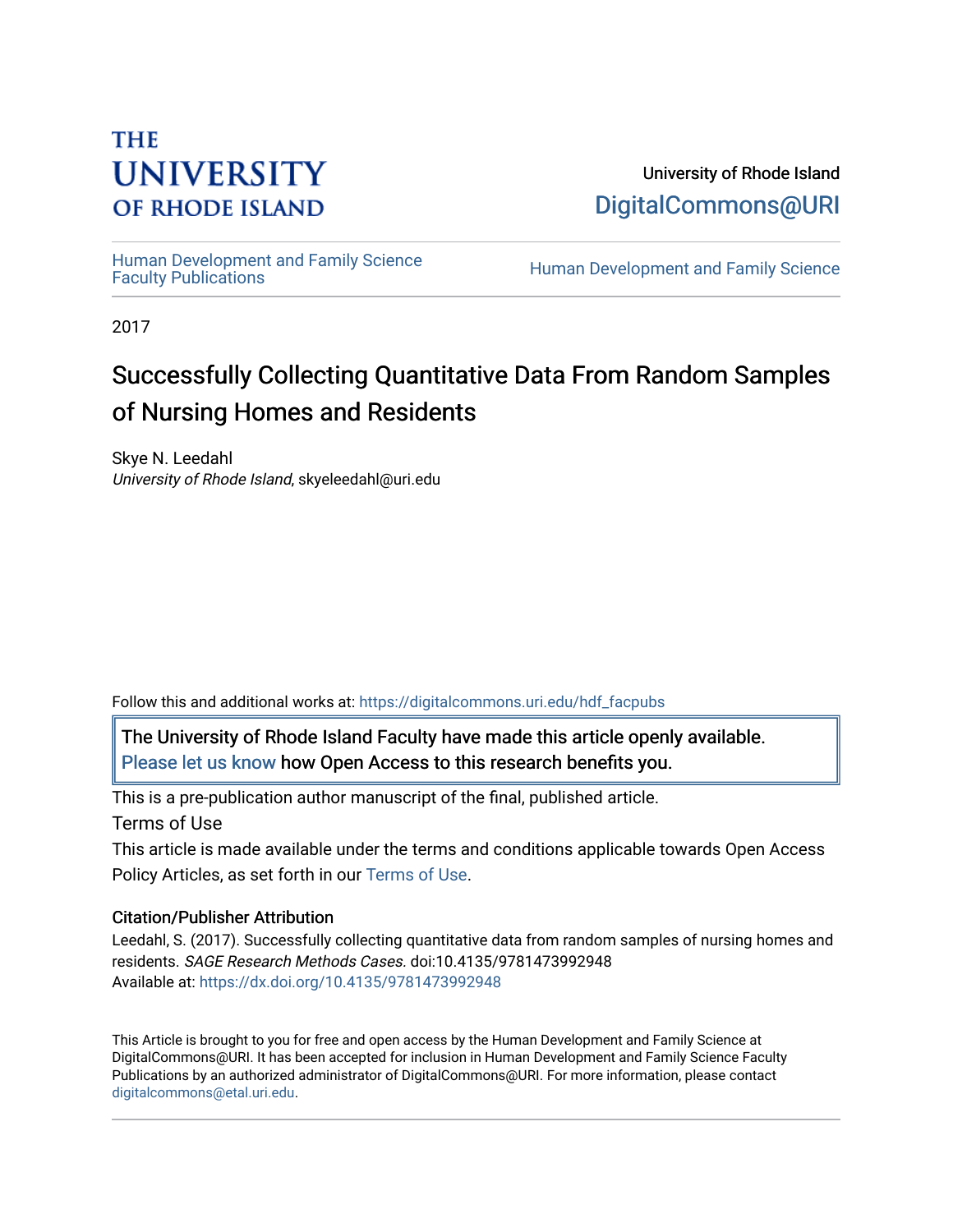# **Successfully Collecting Quantitative Data From Random Samples of Nursing Homes and Residents**

## **Skye N. Leedahl**

University of Rhode Island, USA

## **Discipline**

Health [D4]

## **Sub-discipline**

Health Services Research [SD-Hlth-8]

## **Academic Level**

Postgraduate

## **Contributor Biography**

**Skye N. Leedahl**, PhD, is an assistant professor at the University of Rhode Island (URI) in the Departments of Human Development and Family Studies, and Political Science and was hired as part of a Cluster Hire Initiative in Aging and Health. She teaches courses on research methods,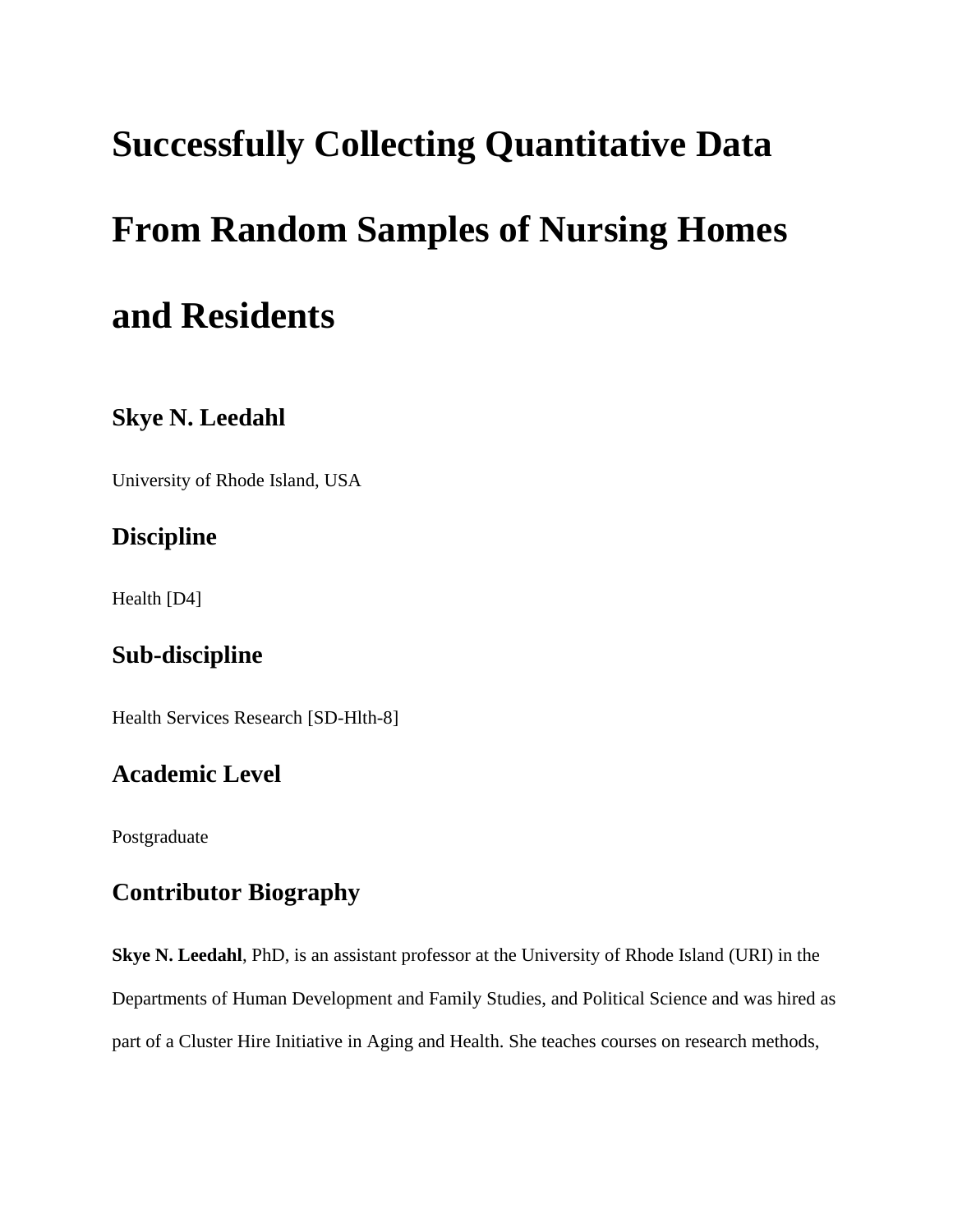program evaluation, aging and health policy issues, and environmental gerontology. She received a PhD in Social Work from the University of Kansas in 2013.

#### **Published Articles**

Leedahl, S. N., Chapin, R. K., & Little, T. D. (2015). Multilevel examination of facility characteristics, social integration, and health for older adults living in nursing homes. *Journals of Gerontology, Series B: Social Sciences, 70B*, 111-122. doi:10.1093/geronb/gbu112. Retrieved from http://psychsocgerontology.oxfordjournals.org/content/70/1/111.short

#### **Abstract**

This case presents a rigorous approach used to successfully recruit and collect quantitative data from nursing home staff members and residents. The study presented in this case was conducted for my dissertation research. The goal of the study was to understand the complex phenomena of social integration for nursing home residents and its relation to health and well-being outcomes. To gather data, this study utilized a two-stage multilevel sampling technique to obtain a stratified random sample of nursing homes  $(N = 30)$  and a random sample of older adult residents from each of the nursing homes ( $N = 140$ , from each facility  $n = 3-6$ ). This study utilized structured interviews with nursing home residents using a planned missing data design as well as brief surveys with staff members to collect data. Within the complex policy and program structures of nursing homes, the use of random sampling (as opposed to convenience sampling) at multiple levels (nursing home and resident) required the use of multiple, carefully planned steps. This included making phone calls, utilizing specific inclusion criteria, obtaining informed consent at multiple levels, and providing small monetary incentives. This case presents methodological considerations related to sampling, recruitment, and data collection. It also presents some of the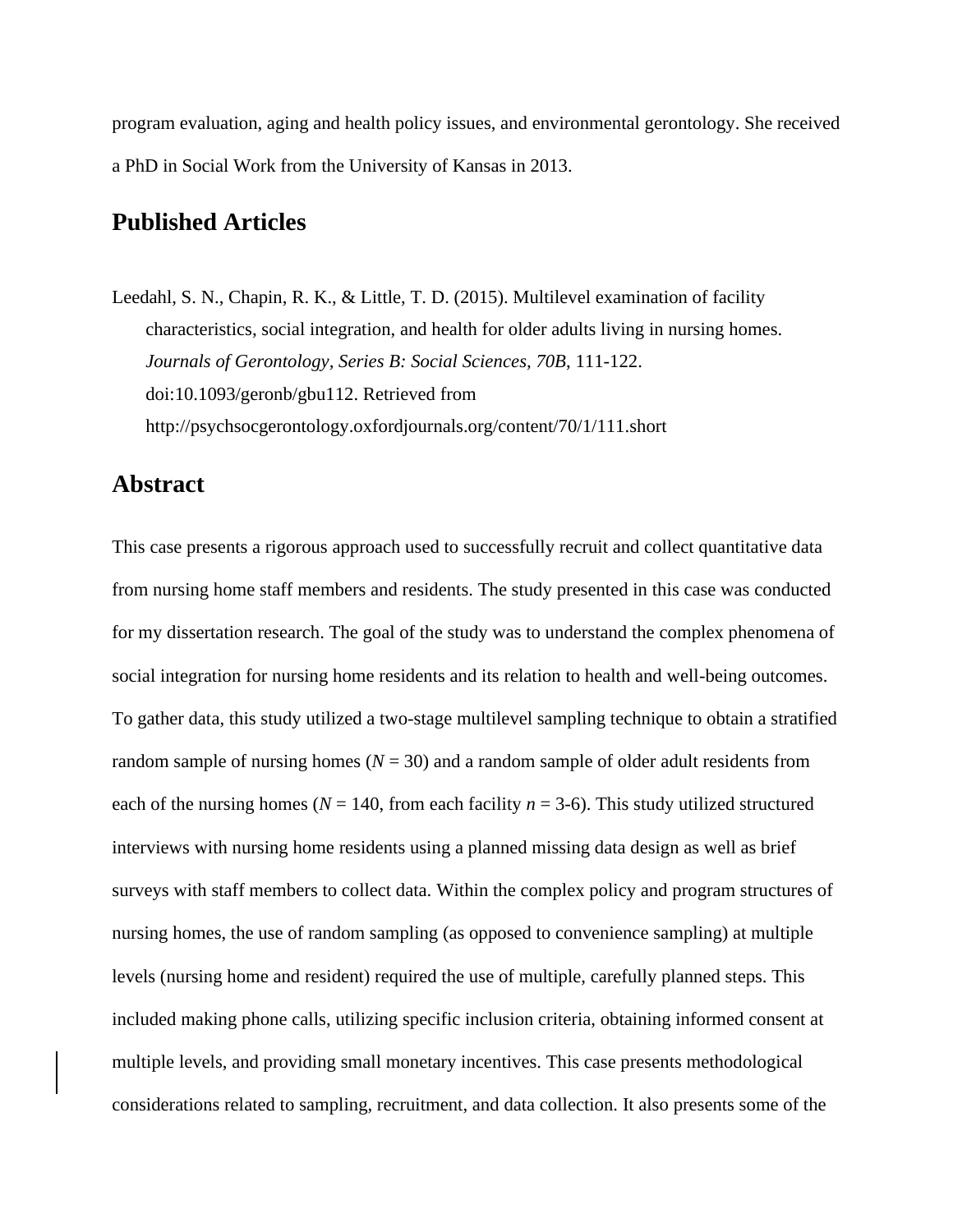lessons learned in collecting data for this study. This approach can be translated within various fields to recruit and gather health and related information from specialized populations.

#### **Learning Outcomes**

By the end of this case, students should be able to:

• Utilize ideas in this case to help design a study using random sampling at two levels for gathering quantitative data

• Explain how to utilize proper informed consent procedures for specialized populations (such as those living in institutional settings)

• Identify specific data collection decisions and strategies for maximizing response rates and meeting sample size goals

• Describe the use of structured interviews to collect survey data and the use of a planned missing data design

#### **Case Study**

## **Project Overview**

Many health service researchers and social scientists conduct survey research to ask individuals questions about multiple social phenomena, past experiences, and attitudes. In doing so, they often gather cross-sectional, quantitative data. Although experimental and/or longitudinal designs are considered the most rigorous types of quantitative methodologies, there are design techniques that researchers can use to overcome some of the limitations to cross-sectional designs, particularly when wanting to gather information from samples that can be generalized to the greater population. For example, it is suggested that obtaining large representative samples,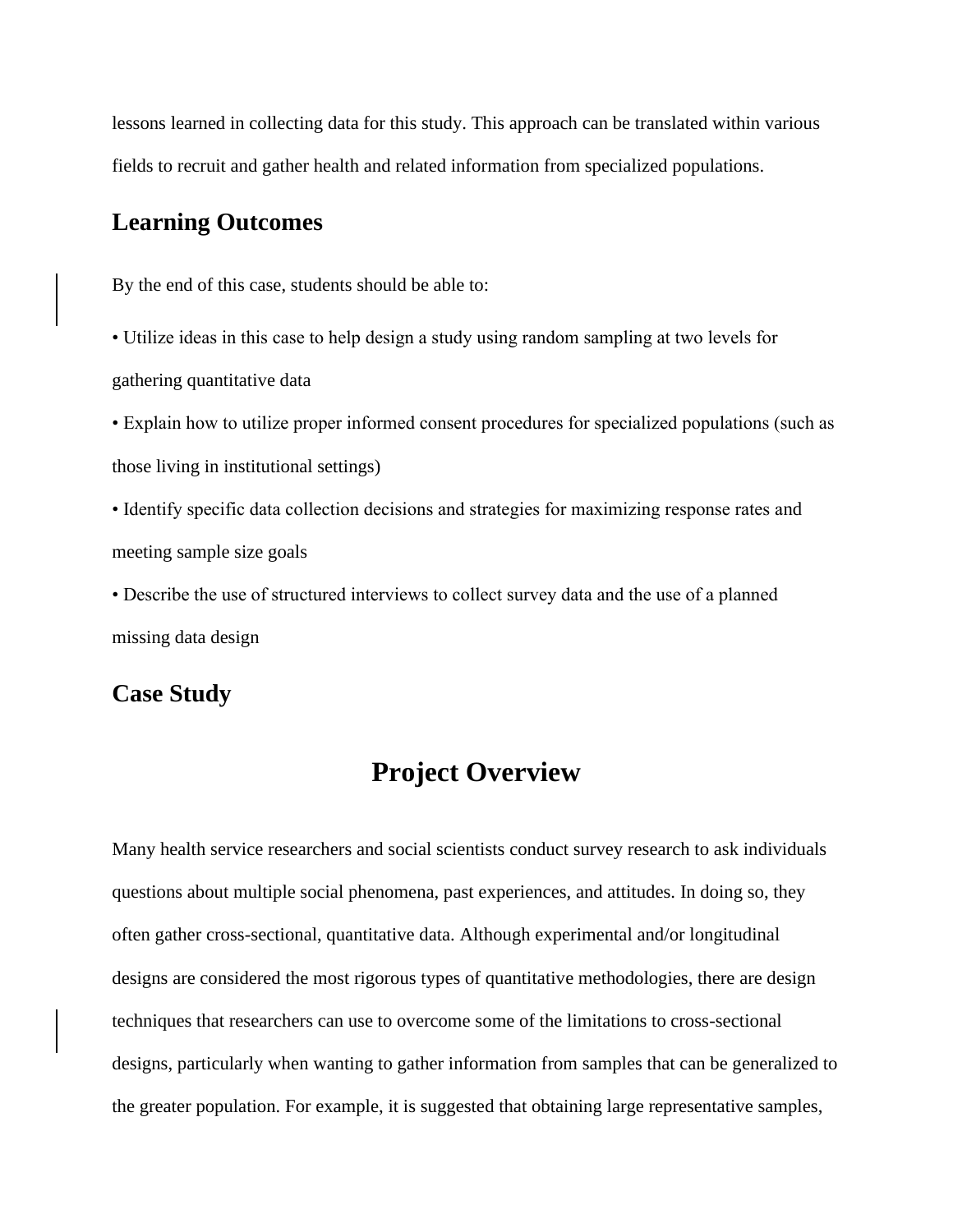using standardized measures and collection procedures, and examining response rates are particularly important to designing rigorous cross-sectional studies (Kelley, Clark, Brown, & Sitzia, 2003).

However, this can be particularly challenging when studying specialized populations, such as adults living in institutions due to additional requirements needed to obtain adequate informed consent. Special populations are "research participants who, because of age, incarceration, potential coercion, or less than full physical, mental, emotional, or other capabilities, may lack complete freedom or awareness to grant voluntary consent to participate in a study" (Neuman, 2011, p. 151). When studying special populations, it is important to take extra precautions to ensure potential participants are not coerced into taking part in the study.

Across the globe, many adults, due to physical, mental, or cognitive impairments, live in facilities that provide daily care and supports. It is essential to understand the experiences of individuals who live in facility settings, such as nursing homes, in order to guide service providers, promote high-quality services that are responsive and appropriate to the diverse needs of individuals, and inform policies that influence programmatic priorities and decisions of these facilities. In the United States, *nursing homes* are facilities that provide 24-hour long-term care services to those with chronic disease and/or disability who are unable to live at home (National Institute on Aging, 2015). However, in order to gather quantitative data from individuals living in nursing homes (as opposed to analyzing secondary data), careful consideration must be made due to the complex policy and program structures of these facilities, which are often at least partially government-funded.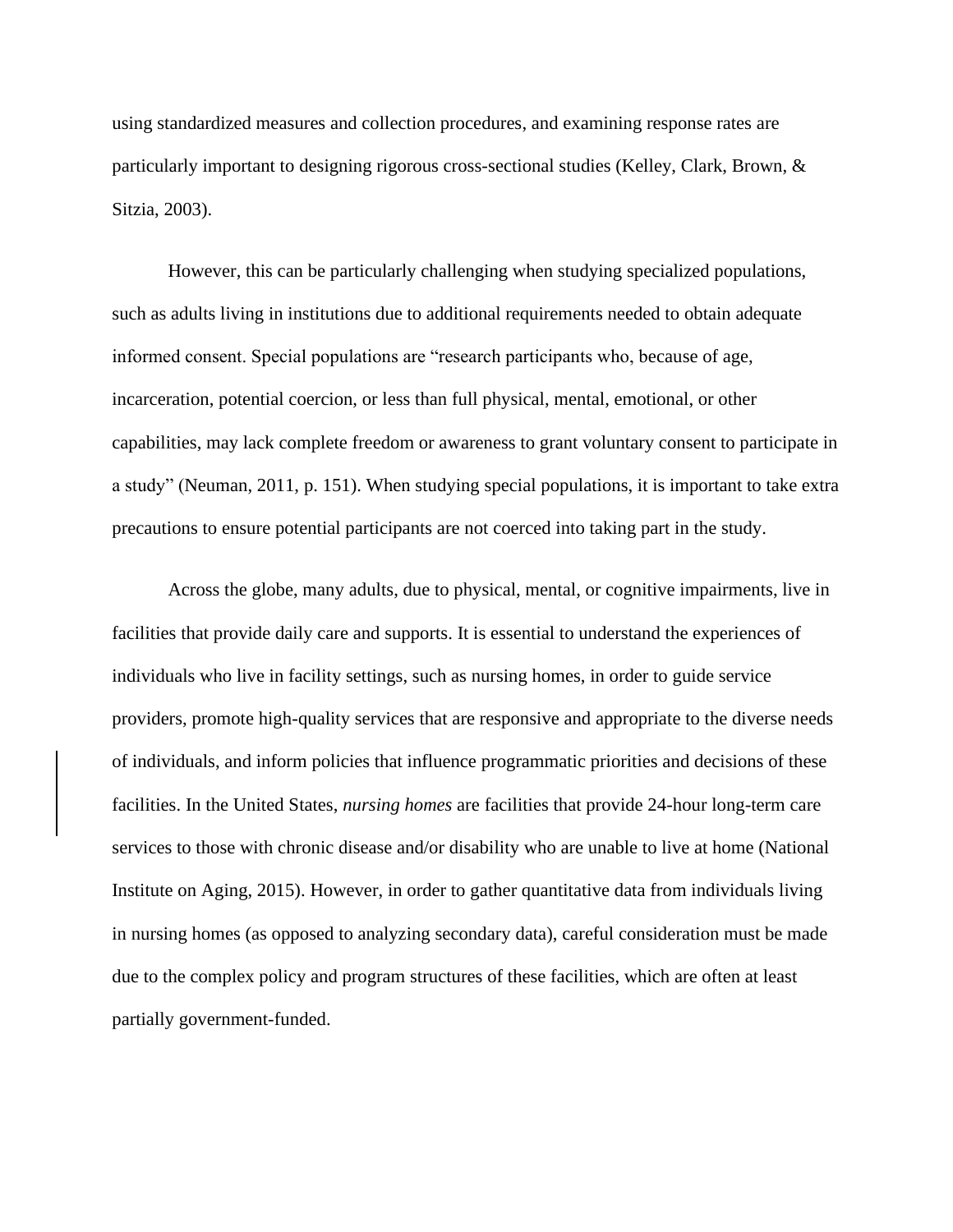In this case, I present information on the methods used for my dissertation study that was carried out between March 2011 and March 2013. In this study, I was working to examine relationships between facility characteristics, multiple aspects of social integration, and health outcomes for older adults living in nursing homes. In order to do this, I utilized in-person interviews using a structured questionnaire with residents living in nursing homes, and nursing home administrators and social service directors completed brief survey questionnaires. The approach involved collecting cross-sectional data and analyzing the data using multilevel structural equation modeling. Therefore, individual-level (i.e., resident) and group-level (i.e., nursing home) data were used to answer research questions. This article focuses on presenting information about the study's recruitment and sampling strategy and the data collection procedures. It also includes a discussion of some of the lessons learned when conducting this study.

## **Recruitment and Sampling Strategy**

The Human Subjects Committee of Lawrence (HSCL), the University of Kansas Institutional Review Board (IRB), reviewed and approved all recruitment and sampling procedures for this study. Furthermore, informed consent was obtained from every nursing home administrator, social service director, and resident. Because the residents are considered *institutionalized*, extra precautions were taken to ensure residents personally consented to participation and understood interview procedures prior to interviewers entering the nursing home. Three trained interviewers, including myself, made phone calls to administrators, followed up with social service directors, and completed interviews with residents. Overall, I utilized a two-stage multilevel sampling technique to obtain (a) a stratified random sample of nursing homes  $(N = 30)$  and (b) a random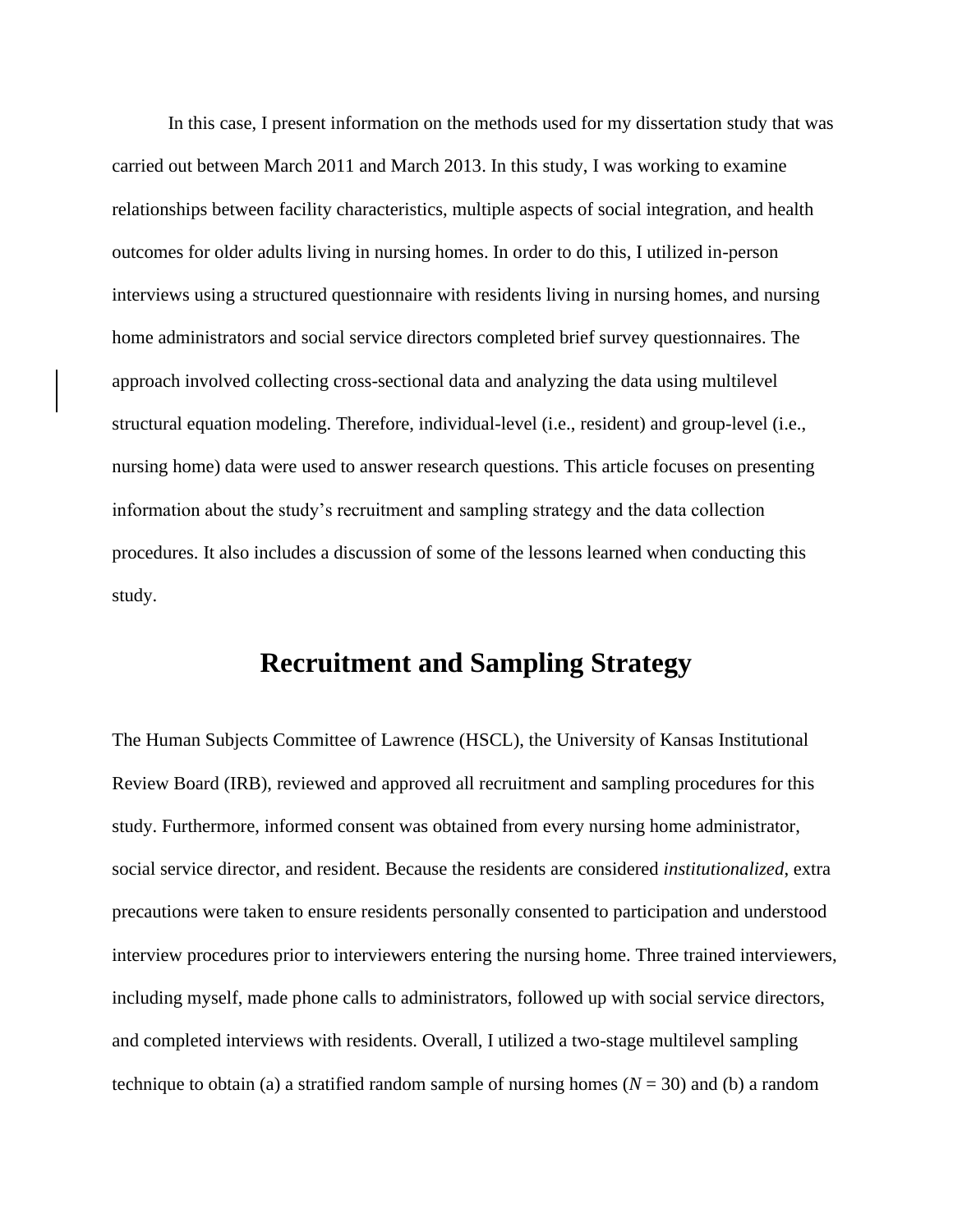sample of older adult residents from each of the nursing homes  $(N = 140)$ , from each facility  $n = 3-6$ ). The next two sections describe how I obtained the sample of nursing homes followed by how the nursing home residents in the study were identified.

#### **Nursing Home Sample**

The goal was to identify 30 nursing homes to participate in the study. This was because a sample size of at least 30 Level 2 units was needed to conduct multilevel structural equation modeling (Bickel, 2007; Kreft & de Leeuw, 1998). In this study, Level 1 units were the nursing home residents (discussed in further detail below). In order to obtain a stratified, random sample of 30 nursing homes for this study, I compiled a list of nursing homes (i.e., nursing facilities licensed to provide skilled nursing care) within 15 counties in Northeast Kansas using a publicly available list of nursing homes. At the time of data collection, there were 78 nursing homes qualified for participation in the study from these counties. These counties, representing the most populated in the state, were chosen to limit the sample to nursing homes in areas with access to similar community resources and to ensure feasibility of data collection. As most of these counties are close to large cities, most of the facilities were larger  $(M = 100.64$  beds, standard deviation [*SD*] = 53.81, range = 17-269) than the Kansas average (*M* = 81.78 beds, *SD* = 43.10,  $range = 17-298$ ).

I stratified the list of nursing homes into two groups: (a) facilities with more than 120 licensed beds (i.e., larger facilities) ( $n = 20$ ) and (b) facilities with 120 licensed beds or less (i.e., smaller facilities) ( $n = 58$ ). This was done in order to ensure adequate representation of nursing homes required to have a degreed social worker on staff (i.e., larger facilities) versus nursing homes not required to have a degreed social worker (i.e., smaller facilities). Because one of my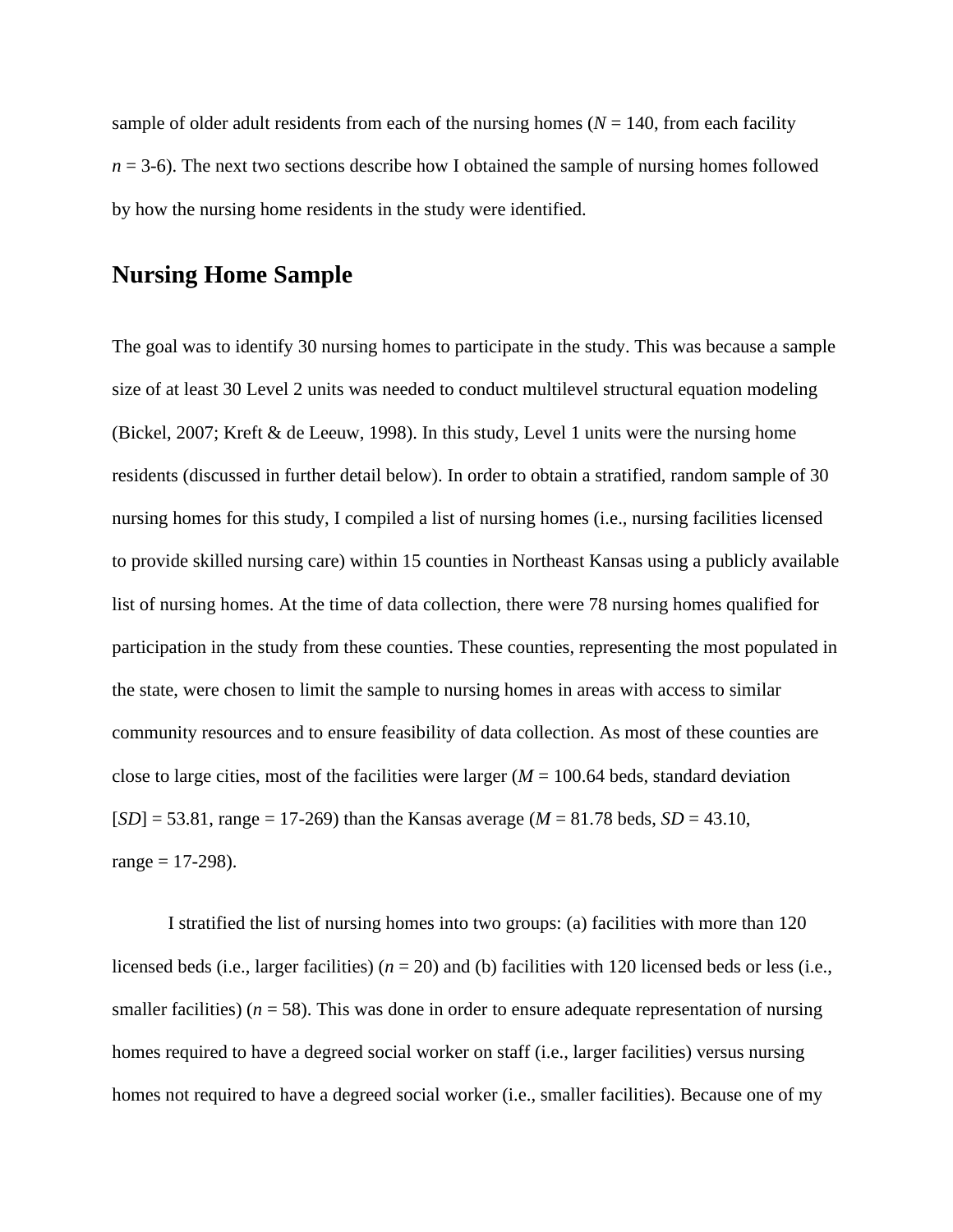research questions included a variable on the role of social workers, it was important to stratify the sample using this method.

Through previous research, I had developed relationships with nursing home associations and some nursing homes across the state, which aided in recruitment for the study. Recruitment procedures were as follows. All 78 nursing home administrators were mailed a letter describing the study's purpose. With the letter, I also included letters of support for the study from the forprofit and not-for-profit nursing home associations if the nursing homes were members of these organizations.

Next, using statistical software, the nursing homes were randomly ordered using Microsoft Excel and placed on one of three interviewer's lists. Each interviewer's list contained larger facilities and smaller facilities. Each interviewer made phone calls to administrators starting at the top of the lists until 30 agreed to participate, with the goal of obtaining at least 20%-30% of the total sample from larger facilities. Administrators were contacted three times via phone or email before ceasing contact. If administrators showed interest in participating at some point, we continued to contact administrators via phone or email until they either agreed or disagreed to participation or until we reached at least three additional contacts.

Once administrators agreed to have their facility participate, they directed us to the social service director. As a next step, the social service director had to agree to participate in the study and to assist in obtaining the random sample of nursing home residents from their facility.

#### **Resident Sample**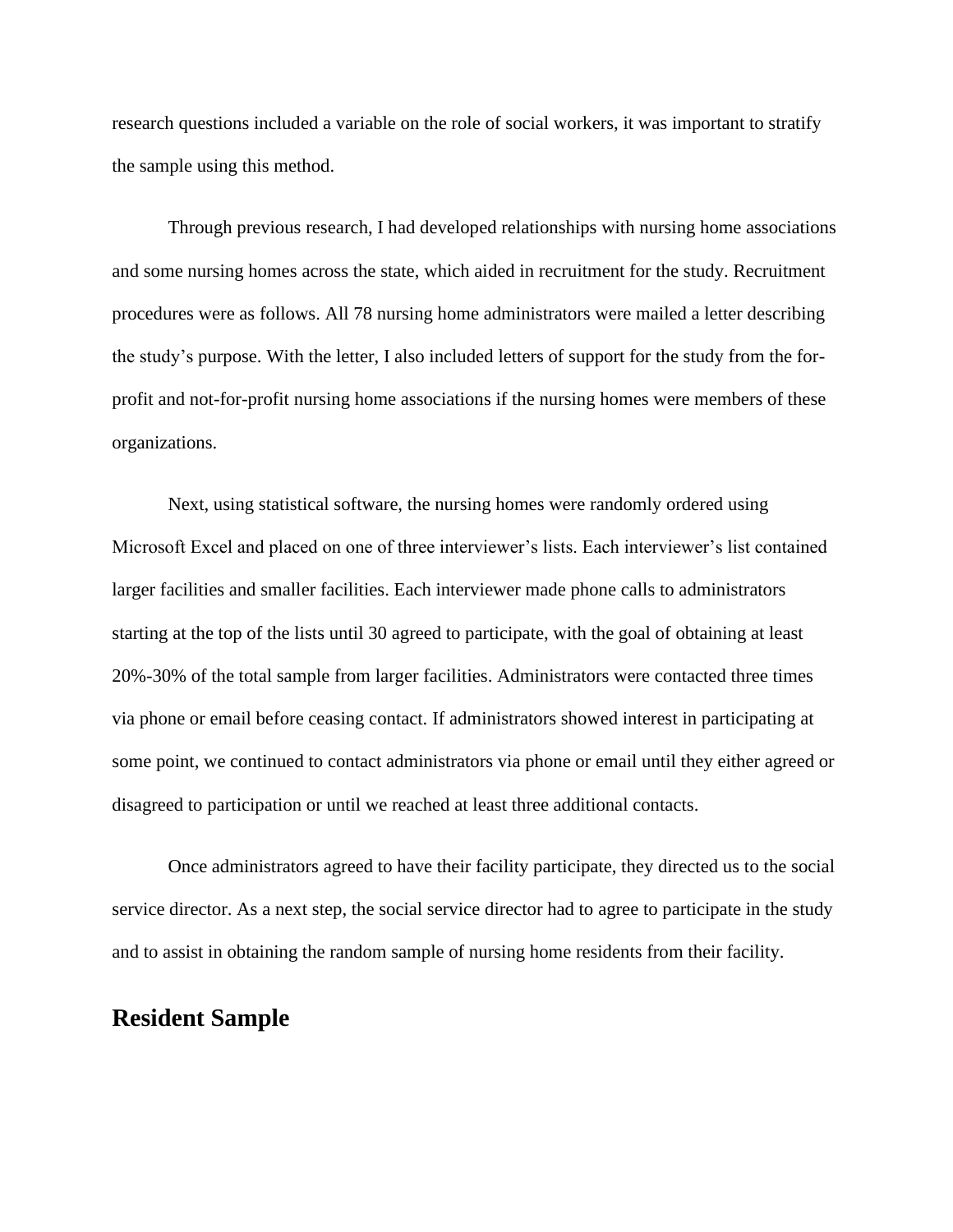A power analysis for computing minimum sample size for root mean square error of approximation (RMSEA) indicated that 56 subjects would provide over 80% power (power  $= 0.80$ ) (Preacher & Coffman, 2006). However, to ensure adequate sample size for conducting structural equation modeling using maximum likelihood (ML) estimation, a sample between 100 and 150 is recommended (Schumacker & Lomax, 1996), and a sample size of 120 satisfies the demand of the ML estimator (Little, 2013). Therefore, 120 was the target sample size for older adult nursing home residents in this study.

To obtain a random sample of nursing home residents from each nursing home, I provided the social service director a list of four inclusion criteria for residents eligible to participate in the study. The inclusion criteria were that (a) residents had to be at least 65 years of age, (b) residents had lived in the nursing home for at least 4 months (i.e., beyond a short-term rehabilitation stay), (c) residents did not have a legal guardian, and (d) residents did not have moderate-to-severe cognitive impairment. To ensure consistent definitions of cognitive impairment across nursing homes, I utilized criteria that all residents would have similar scores on due to policy requirements. These inclusion criteria were utilized to ensure each resident was considered an older adult according to U.S. Medicaid guidelines, was considered a long-term resident of the facility, could personally consent to participation, and was cognitively able to answer the questions on the survey.

Based on the inclusion criteria, the social service director identified residents from the facility who were eligible to participate in the study and compiled a list. We utilized standardized criteria to decide how many residents to try to interview. If the nursing home had 59 beds or less, we aimed for three nursing home residents; 60-90 beds, we aimed for four nursing home residents; and 90 or more beds, we aimed for five nursing home residents. We asked the social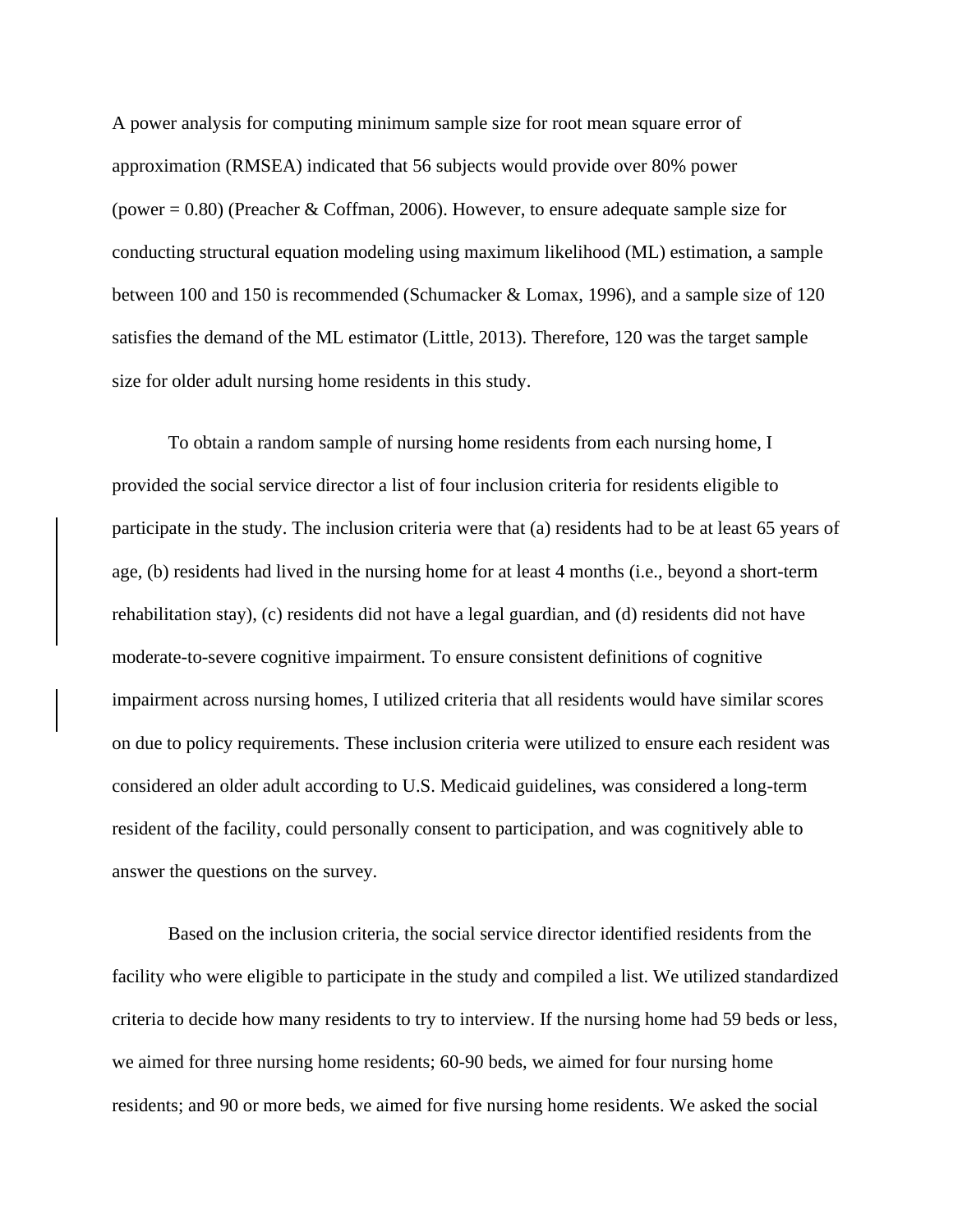service director to ask 1-2 more residents than needed to meet the target sample size in case someone declined or was unavailable when we came to complete the interviews. This strategy proved to be very helpful and actually enabled us to exceed our sample size goal. When the facility had more residents than needed on their lists of eligible residents, the social service director gave them identification (ID) numbers (#s) to ensure anonymity and then contacted us to randomly select participants. Once the random list of residents was determined, he or she then contacted the residents to ask about participation and receive permission for interviewers to come meet with them. The social service directors were given a recruitment script for discussing the study with residents and a permission form for residents to sign agreeing to have interviewers come to the nursing home. We then worked with the social service director to identify a date to interview the residents who agreed to participate. On the selected date, an interviewer or interviewers went to the nursing home and worked with the social service director to meet with each resident.

## **Response Rates**

The final sample for the study included 140 nursing home residents from 30 nursing homes. The overall nursing home consent rate for this study was 38.9% (47.4% of larger facilities and 36.2% of smaller facilities). This response rate is similar to other studies that have included nursing home samples (Simons & Jankowski, 2007). Of the nursing homes who declined participation, we never connected with approximately 25% of administrators via phone or email, about 8% lacked staff resources and time for participation, about 4% were experiencing major facility and staff changes (e.g., renovations or administration changes) that kept them from participating, another 4% did not have residents that met the study inclusion criteria (e.g., facilities specializing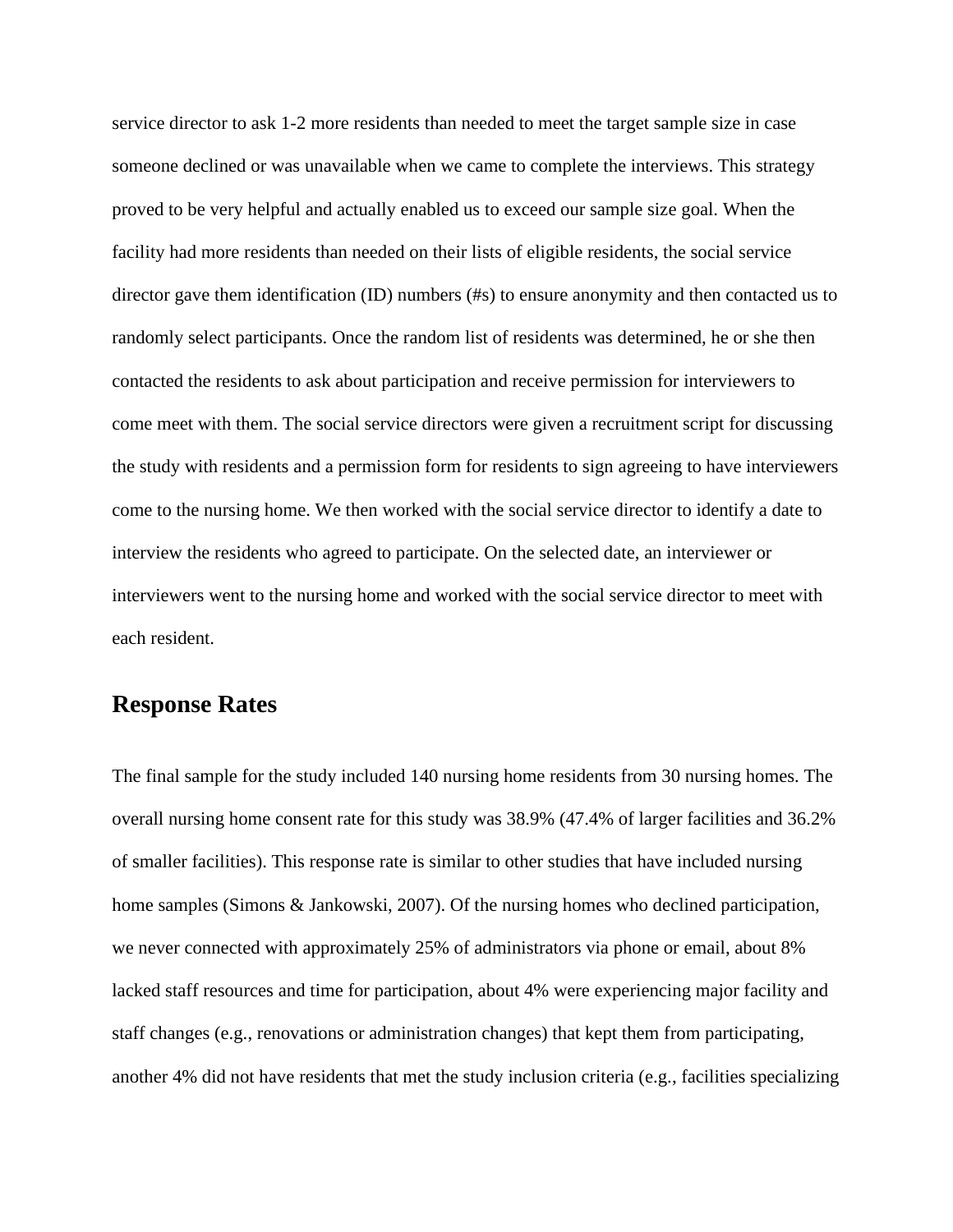in dementia care, facilities only for short-term rehabilitation residents), and about 3% stated that their corporate offices did not agree with participation. In five cases, administrators agreed to participate, but social service directors did not consent, thus the facility did not participate in the study.

Between three and six nursing home residents participated in the study from each nursing home. The overall consent rate for residents in the study was 75.7% (140/185). Of the 45 residents who did not participate in the study, about 62% declined; 33% were unable to take part in the interview due to sickness, health concerns, or other scheduled appointments; and about 4% started the interview but could not finish for health reasons. Anticipated recruitment rate for residents was 60%-70% based on a study with a similar sample (Mahan, 2005). Across the 30 nursing homes, the consent rate for residents ranged from 50% to 100%. Generally, a 50% response rate of individuals is considered representative of the group (Verran, Gerber, & Milton, 1995).

## **Data Collection Procedures**

Overall, I was responsible for coordinating all data collection efforts, and I completed 53% of the interviews. In addition, two research assistants (one masters-level social work student and one PhD-level social work student) were hired to assist with recruitment efforts and resident interviews due to the size of the data collection. Thus, there were three trained interviewers who completed the interviews with the nursing home residents. We collected data over a 9-month period (between May 2011 and January 2012), and the bulk of the data was gathered in July and August.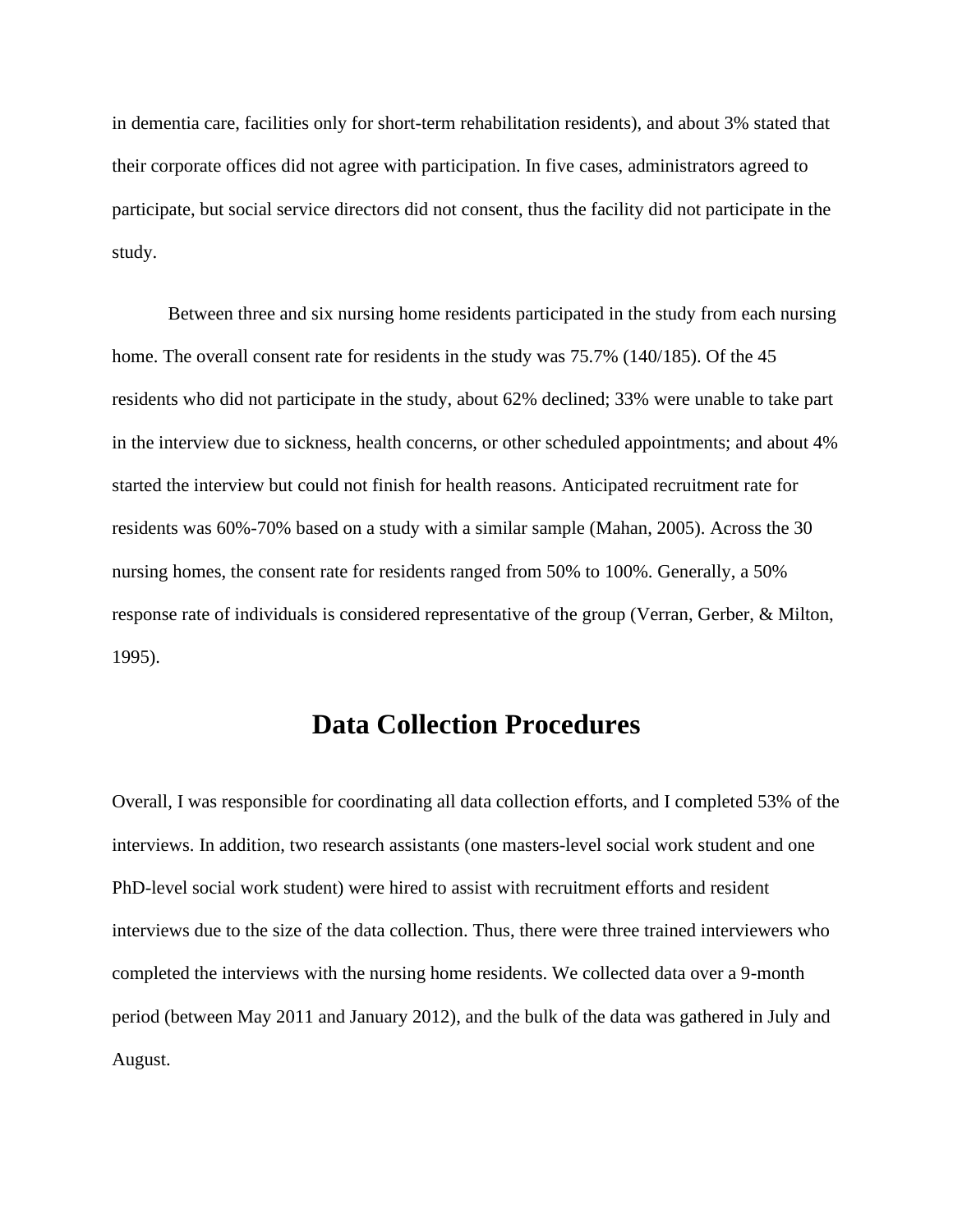### **Resident Interviews**

The older adult nursing home residents in the study were asked questions from a standardized survey during in-person interviews. For this type of research, residents' self-report of their experiences is considered the "gold standard" (Kane & Kane, 2003; Rubinstein, 2000). Because of this, we did not permit the use of a proxy in this study. The proposed model for the study was designed to examine the social worlds of older adult nursing home residents, and this required asking a large series of questions related to residents' social integration. As suggested by Carp (1989), 1 hour is the maximum amount of time an interview should take with older adults in order to avoid fatigue. Furthermore, respondents are less likely to answer all questions in lengthy surveys, which can lead to high rates of non-responses (Graham, Hofer, & MacKinnon, 1996), and in fact, when participants have fewer questions to answer or fewer repeated measurements, they are less likely to be fatigued and thus more likely to offer high-quality data (Raghunathan & Grizzle, 1995).

Due to these various considerations, a planned missing data design was utilized to ensure the interviews did not take longer than 1 hr. This specialized methodological technique allows researchers to utilize the full set of questionnaire items while reducing respondent burden (Enders, 2010). Furthermore, a planned missing data design "allows researchers to leverage limited resources to collect data for 33% more survey questions than can be answered by any one respondent" (Graham, Taylor, Olchowski, & Cumsille, 2006, p. 323). Dattalo (2010) argues that social work researchers are ethically obligated to construct the smallest representative samples possible. This is particularly germane to the frail, older adult population and to this study. As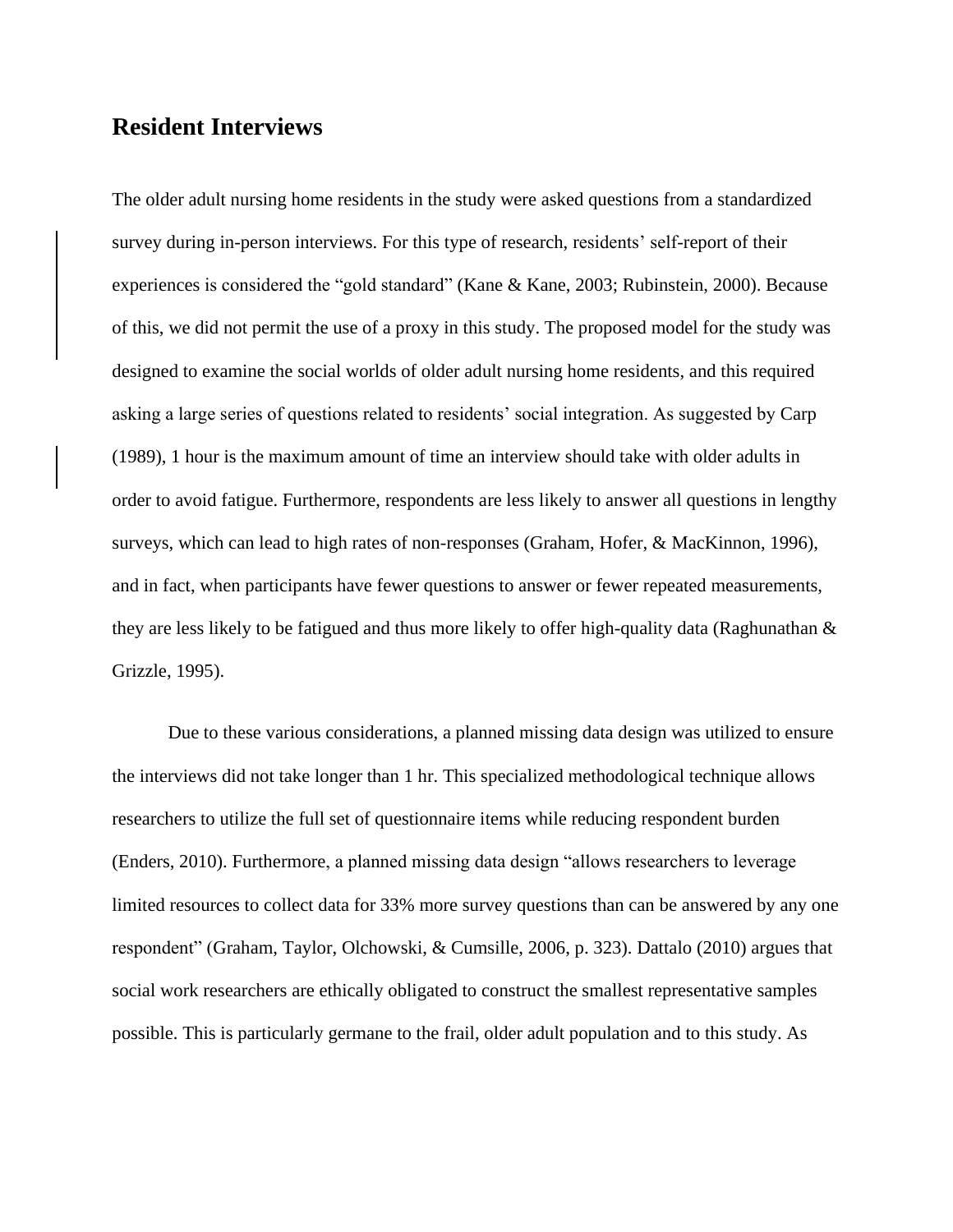such, a planned missing data design provided a cost-effective, time-efficient method for obtaining a lot of information on a smaller sample (Dattalo, 2010).

The three-form planned missing data design was used (Graham et al., 2006). With this design, items are divided into four item sets (X, A, B, and C). Questions in the X set were asked of every participant. This included all questions from the main construct in the study, one key question within each construct (i.e., reference variable), and all demographic variables. Then, the other questions were randomly assigned to A, B, or C set (see Table 1), and the order of the items was varied across the different sets of items to control for order effects. In the end, every participant answered some items from every measure. The three-form design is flexible, and it is acceptable to have an unequal number of questionnaire items on each item set (Enders, 2010).

#### **Table 1.**

| Form | Set X | Set A     | Set B     | Set C     |
|------|-------|-----------|-----------|-----------|
| 1    | All   | $1/3$ of  | $1/3$ of  | None      |
|      |       | variables | variables |           |
| 2    | All   | $1/3$ of  | None      | $1/3$ of  |
|      |       | variables |           | variables |
| 3    | All   | None      | $1/3$ of  | $1/3$ of  |
|      |       |           | variables | variables |

Caption: Three-form planned missing data design.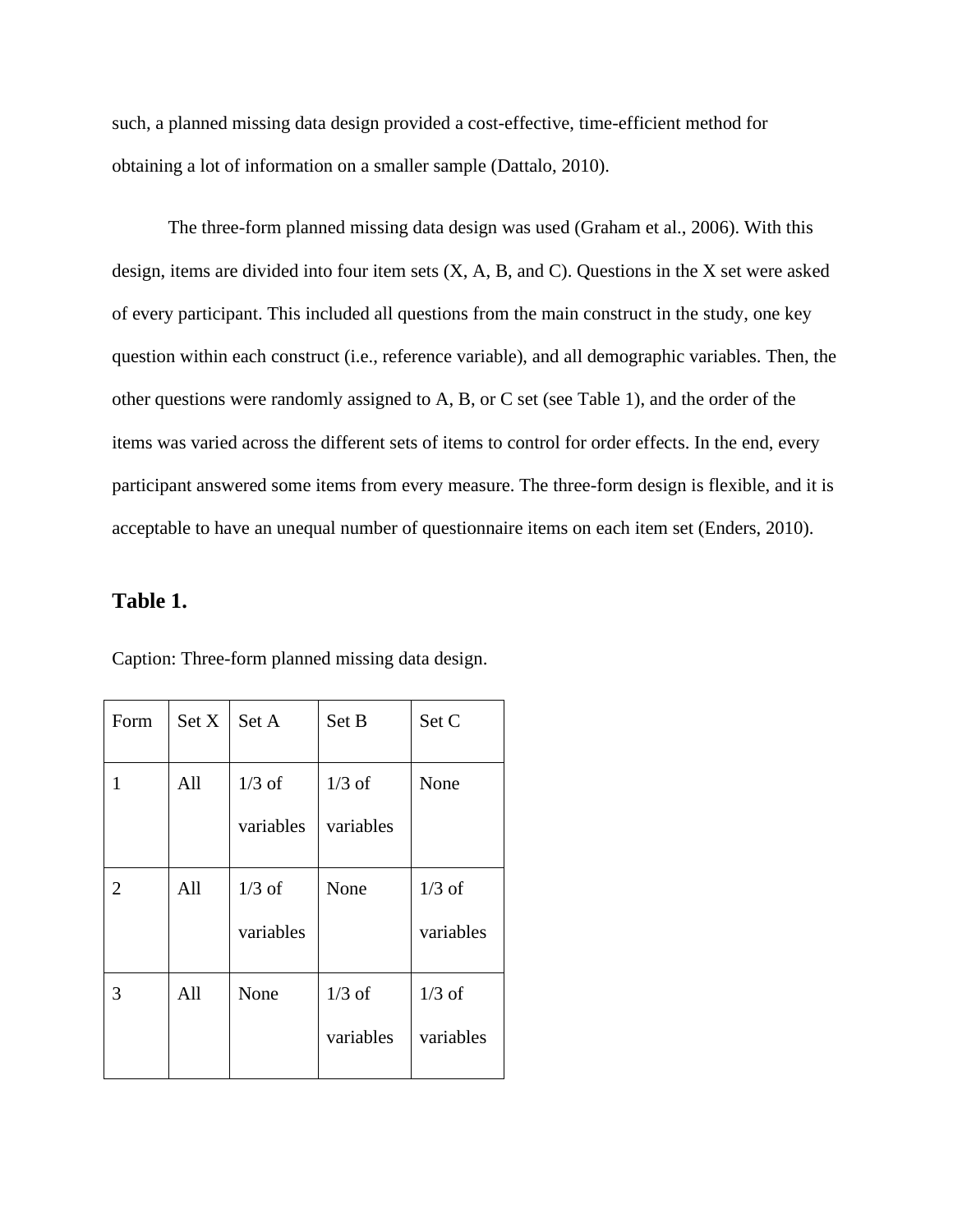Each form had approximately the same number of questions (Form  $1 = 86$ , Form  $2 = 84$ , and Form  $3 = 86$ ). Participants were randomly selected to receive a form, and the number of participants completing each form was roughly equivalent (Form  $1 = 45$ , Form  $2 = 50$ , and Form  $3 = 45$ ).

The drawback of the three-form design is that some correlations, because they are based on only one-third of the sample, are tested with lower power. However, as Graham (2009) states, "virtually all of the possible drawbacks are under the researcher's control and can generally be avoided" (p. 566). Although power is lost when conducting a planned missing data design due to the loss in number of observations, the loss of power is gained back and thus is nearly fully recoverable through the data imputation process (Graham et al., 2006). Basically, any concerns about statistical analyses when using a planned missing data design can be alleviated when imputing data using statistical software. Utilizing the planned missing data design enabled me to collect a large amount of information and test a complicated model. However, it did require me to be extremely diligent (i.e., needing to double-check everything multiple times) when making the forms, entering the data, and analyzing the data. Having multiple researchers involved is highly suggested when using this technique.

#### **Training and Pilot Testing**

To increase rater reliability, all interviewers took part in a training about the study and study procedures. This training included in-depth information about recruiting, ensuring informed consent for all involved, going through the interview protocol, and processing payments. Prior to pilot testing, interviewers also practiced the interview protocol and met to discuss the questions and any issues that arose. Then, at the pilot site, the three interviewers completed interviews with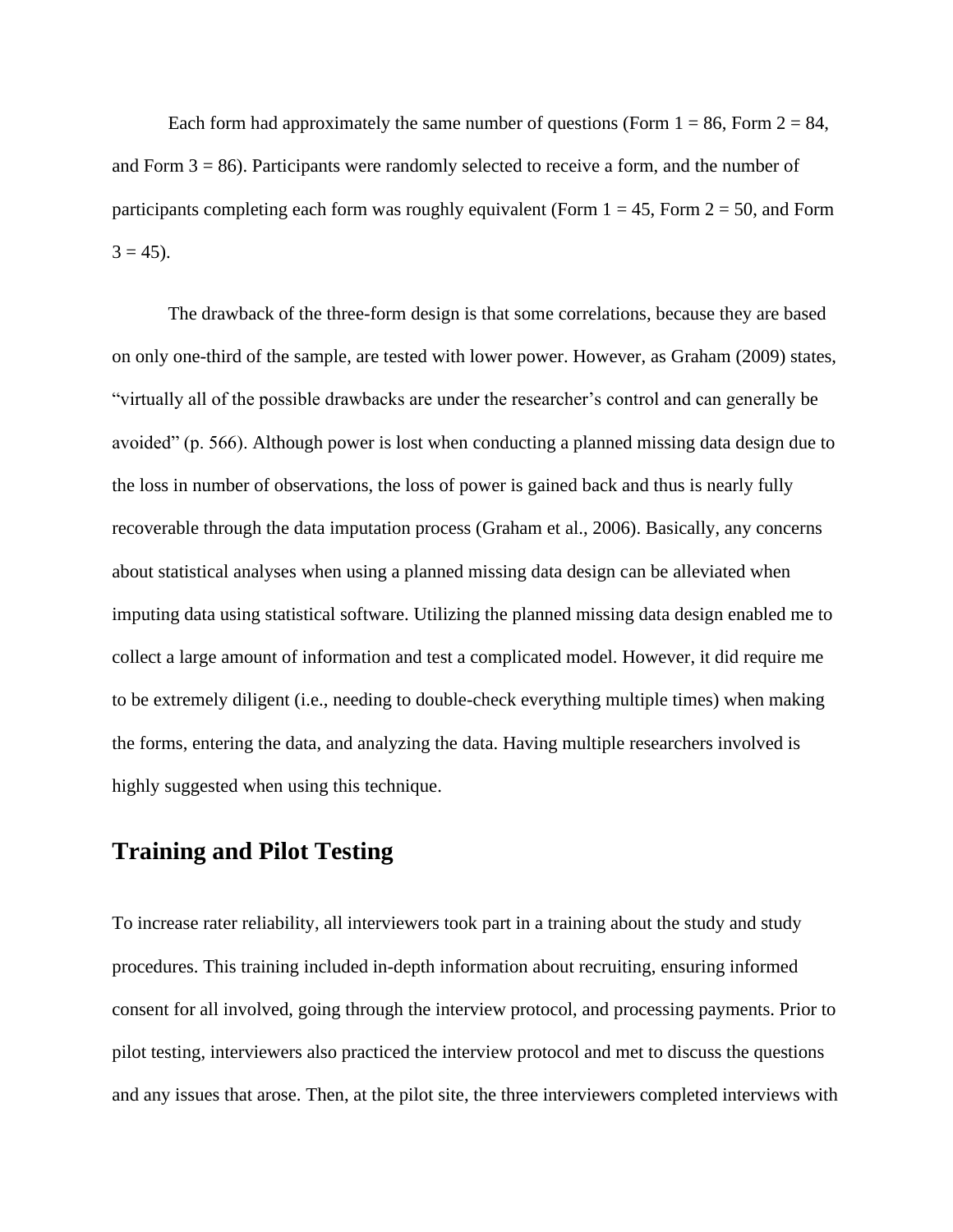older adult nursing home residents using the structured questionnaire. We did this in order to ensure respondents were able to answer the questions without difficulty and to verify the length of the interviews. At the pilot site, 12 residents were approached by the social service director regarding study participation, and 10 nursing home residents agreed to take part in the interviews.

Following the pilot test, all interviewers met to discuss each question and the overall process. Overall, the interviews provided meaningful information for each construct, and responses to each question varied considerably. Furthermore, we received positive feedback from the residents about the interviews, stating they thought the interview gathered important information across key components of their social worlds. The duration of each interview was approximately 1 hour, ranging from about 45 to 75 min. The timing of the interviews was determined to be on target, and none of the residents indicated fatigue with the length of the interviews. We made a number of minor revisions to the structured questionnaire following the pilot test, none of which changed the substance or meaning of any of the constructs or indicators. The changes included minor wording changes (e.g., "in-person" instead of "with you physically") and clarifications (i.e., added examples) for various questions to ensure interviewers answered questions from the respondents similarly. Because the changes were minor, I was able to include the 10 pilot participants in the overall study.

### **Standardized Measures**

The survey forms for the nursing home residents and the nursing home staff members were developed using multiple standardized measures for this study. For the nursing home residents, interviewers asked participants questions from the survey and recorded responses. For Likert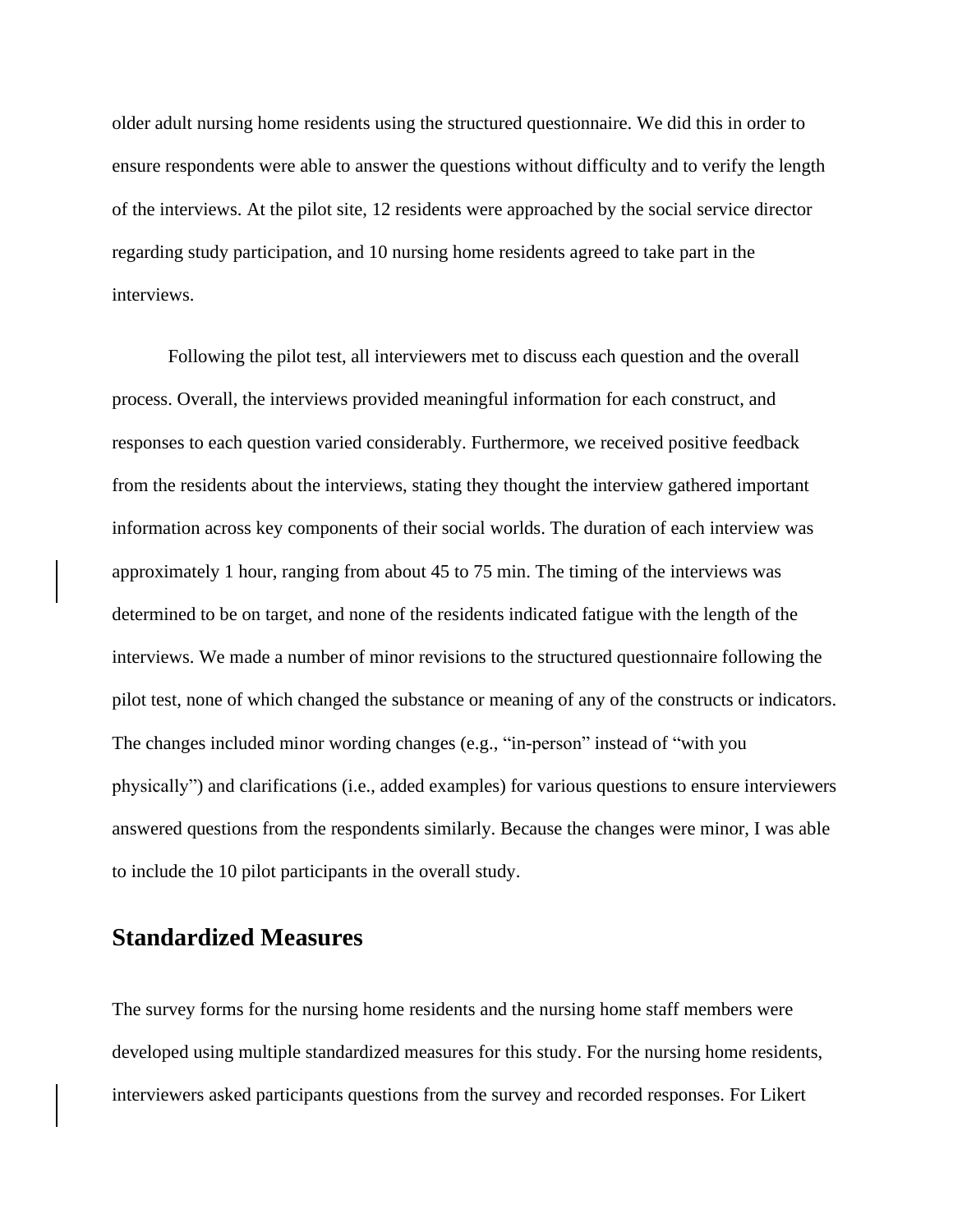scale questions, we provided laminated cards with extra-large print font (i.e., 20 point Arial font) so that residents could easily choose a response. Administrators were asked to fill out a brief survey called the Kansas Culture Change Instrument (KCCI) Leader Version, which was developed and validated by the University of Kansas School of Nursing for the Kansas Department on Aging (Bott et al., 2009). In order to gather information about the role of social work in the nursing homes, I developed a brief survey for social service directors. Administrators and social service directors were given the choice of either filling the survey out and giving it back prior to us exiting the facility or they provided a stamped envelope so that they could mail back the completed instruments. This ensured that staff across nursing homes were filling out the same survey, but doing so at a time that was convenient for them. I was able to obtain a 100% response rate for the nursing home administrator and social service director surveys using these methods. Follow-up emails were sent to remind individuals as needed.

## **Data Collection and Compensation**

As interviewers, we strived to give residents' control over the time and place of the interview. Thus, we worked with social service directors and residents to schedule the interview around other activities they had planned for the day and let residents decide where they wanted to complete the interview (e.g., his or her room, quiet room, and dining room). When meeting with each resident, we worked to build an atmosphere of equality by requesting permission to sit and speak to each resident. As many of the interviews were completed in residents' room, we brought along chairs that could easily be placed in front of residents wherever they were sitting (e.g., recliners, wheelchairs) such that each interview was conducted at eye level. This also ensured we did not sit on residents' beds. Interviewers began each interview by going through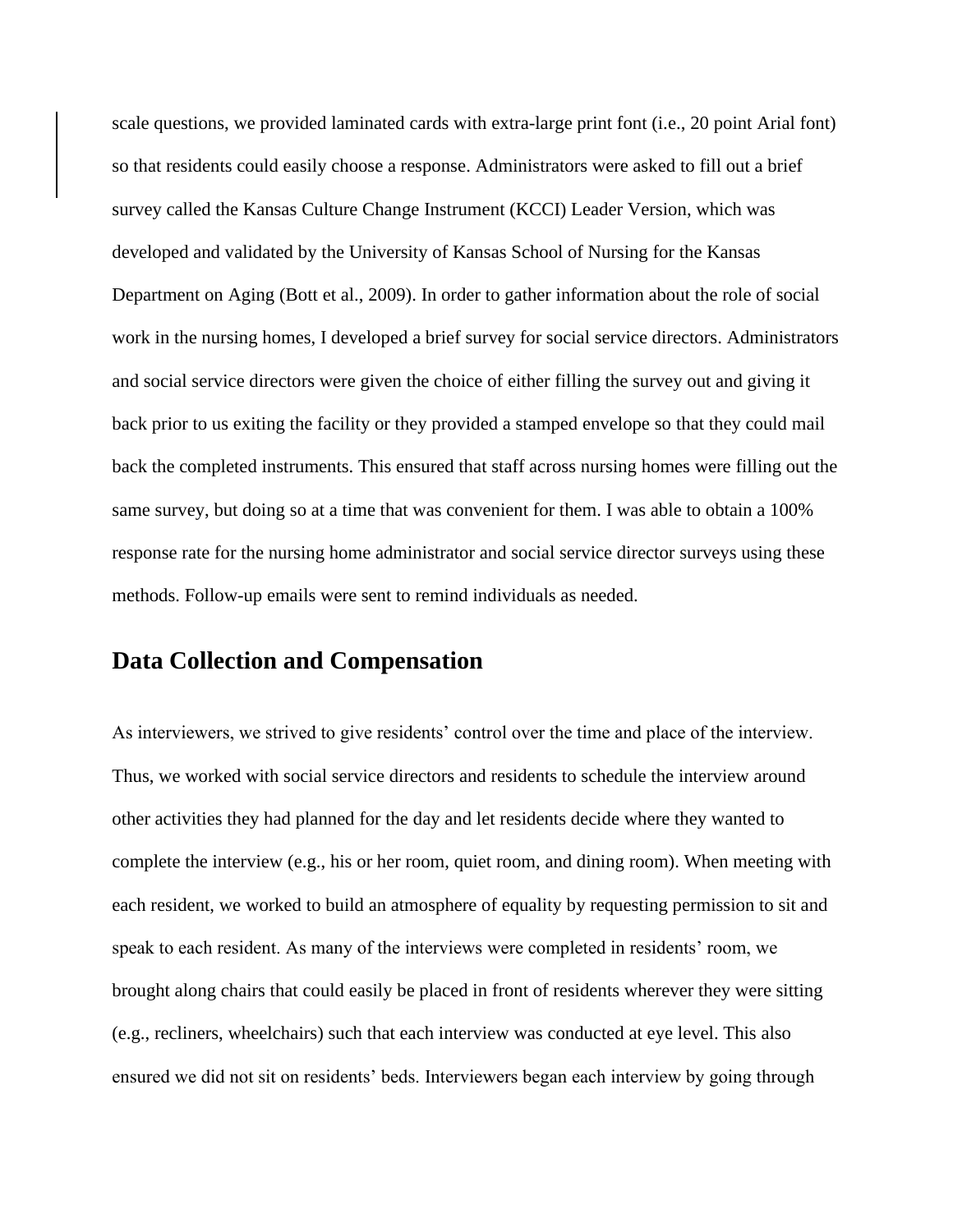informed consent procedures that involved further describing the purpose of the study and informing the residents of their right to refuse or withdraw from participation in the study at any time. We were committed to taking ample time with residents in order to explain the purpose of the study and to answer questions before obtaining informed consent. To facilitate reading, large print font was used on the informed consent form in a font that was easy to read.

To compensate individuals for participation in the study, each nursing home administrator, social service director, and older adult resident was offered US\$20 cash for personal use. The interviewers obtained the necessary information for subject payment processing, and each participant received a receipt form. Importantly, the project received a waiver of the requirement that Social Security Numbers be collected for nursing home resident participants. Nearly all residents (94.3%) and administrators and social service directors (88.3%) accepted the payment; the remaining declined or lived in nursing homes that did not permit payments to staff or residents.

Following data collection, missing data were imputed using multiple imputation, and multilevel structural equation modeling was used to analyze the data gathered in the study. See Leedahl, Chapin, and Little (2015) for details on study results.

## **Practical Lessons Learned**

#### **Related to Providing Incentives**

Providing incentives to the nursing home residents was very important to the study and increased the generalizability of the results, as individuals were included in the study who would not have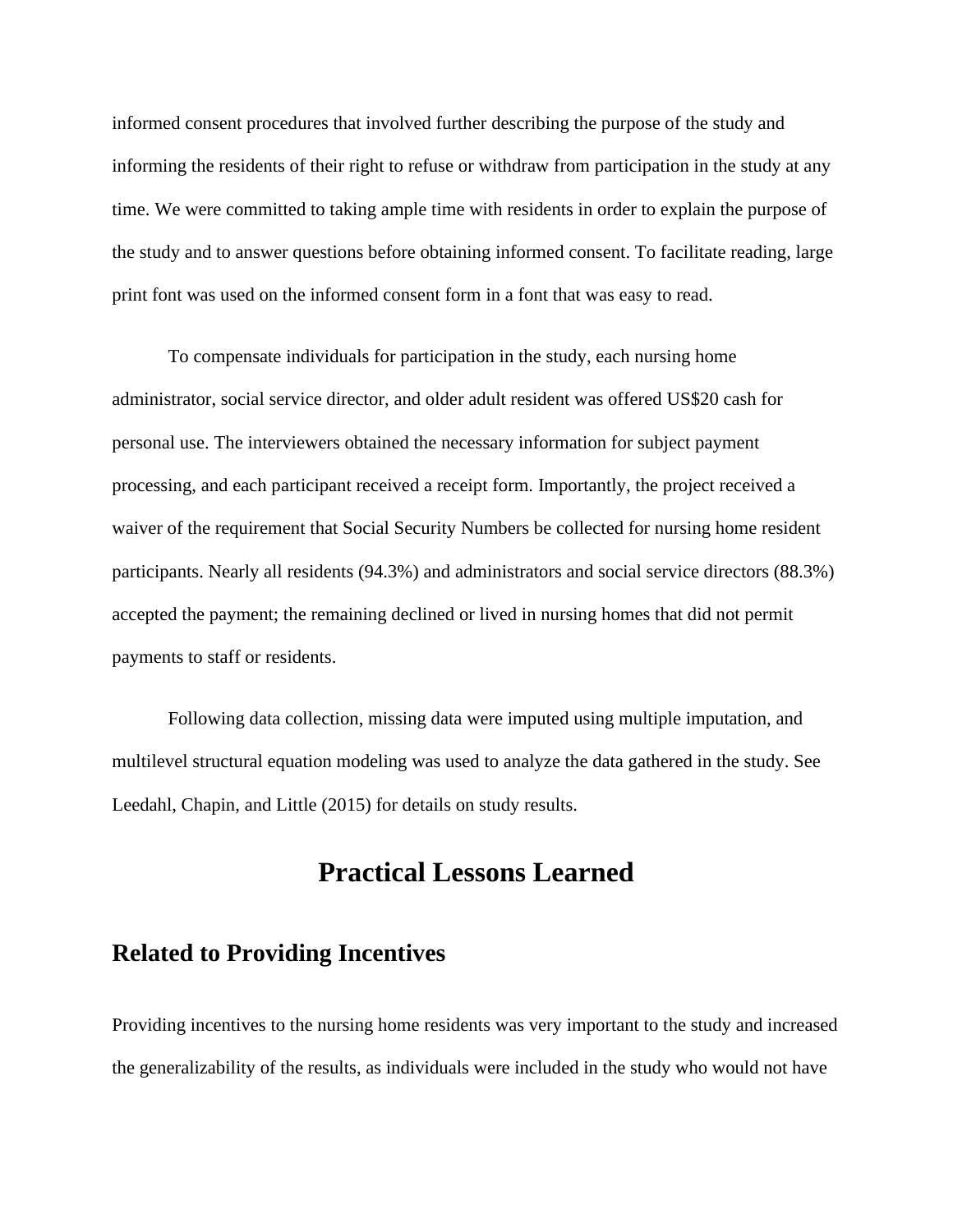otherwise participated. For example, one woman with very low income who was eligible for the study was not interested in participating until she heard about the US\$20 incentive. She, according to the social service director, was not normally a talkative, engaged person. However, including the perspective of those less socially involved (like the particular woman referenced) was very important to the study in order to ensure a range of responses on the various social and health measures. The incentive was also critical for conveying to the residents how important their contribution was and helping them to know how much we appreciated their time. For example, one woman nearly cried when receiving her US\$20 incentive. She communicated that she had not actually "earned" money for many years and really appreciated knowing that her time and effort were valued. The incentive often served as a way for residents to stay motivated enough to finish answering all the questions, and it allowed interviewers to end the interview on a positive note with each resident.

Initially, we were going to provide gift cards to all the participants. However, we had a difficult time identifying one type of gift card that would work for all participants. After consulting with a couple of social service directors, we decided to provide cash incentives in order to ensure that individuals could spend the money as they please. We worked with IRB and the university grants office to identify processes for obtaining the cash and recording how the money was recorded and provided to participants. The cash was stored in a locked box in my office, and only the amount of money needed to complete interviews at one nursing home was provided to interviewers. Overall, utilizing cash proved to be an efficient way to provide the incentives, and this enabled us to quickly provide participants with their incentive rather than having them fill something out and wait in the mail for a check.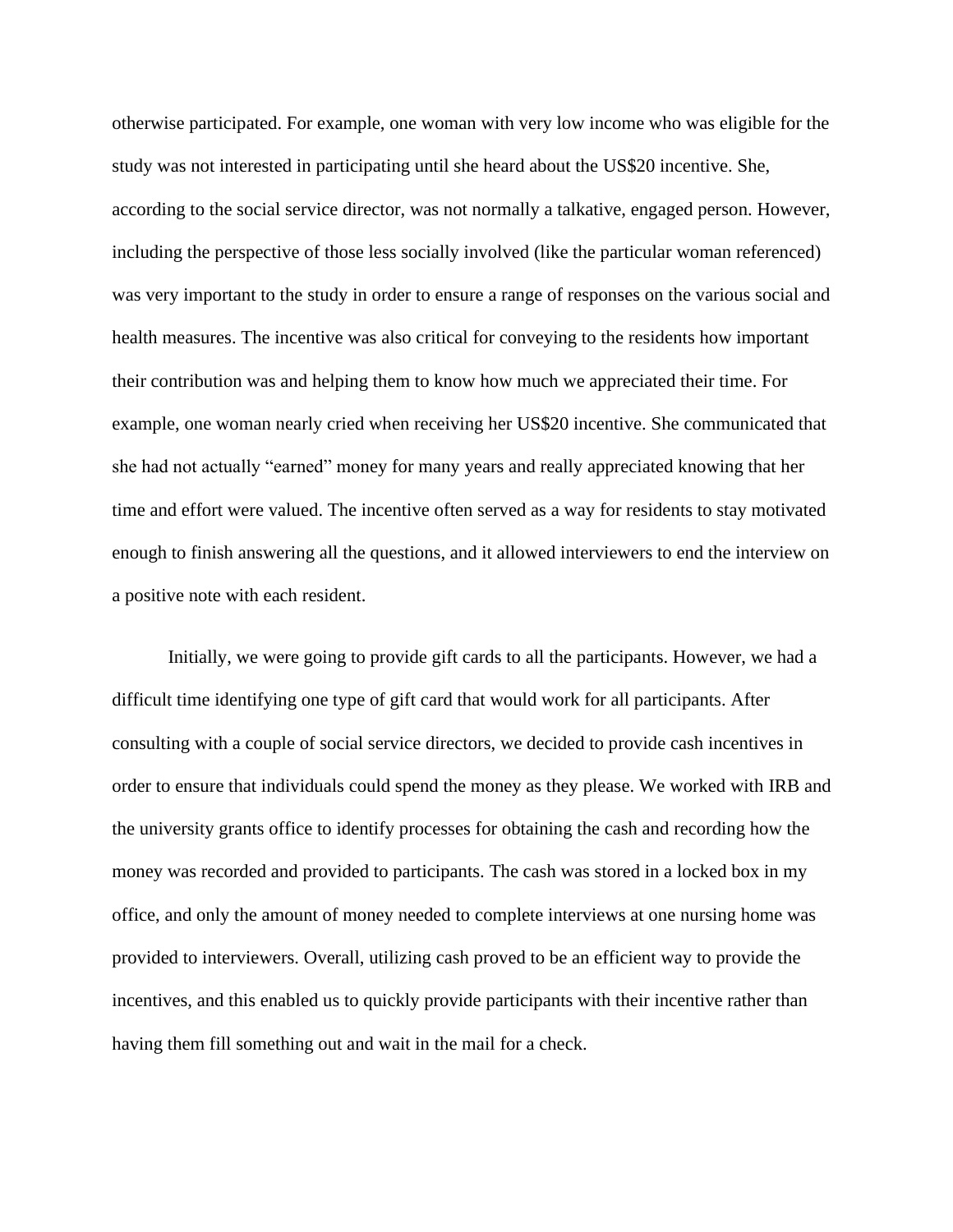The monetary compensation did prove to be somewhat problematic for consistency purposes because some nursing homes had policies against accepting compensation. For example, in one nursing home, we did not provide individual incentives to participants, but we were able to tell them that money would be donated to the nursing home due to their participation. In another nursing home, we simply did not offer the incentive to any of the participants.

### **Related to Having Multiple Interviewers**

A strength of the study was that there were multiple interviewers who conducted the resident interviews, and all interviewers received training, practiced the interviews prior to conducting the study, and discussed strategies for potential follow-up questions. Importantly, having three interviewers was critical to the success of the study. Having multiple interviewers enabled us to collect data from the larger nursing homes in a single day, which was both cost- and timeefficient. It was ideal to have two interviewers go to a nursing home on the day of the interviews to talk with the residents and not feel rushed during the interviews. It worked best to conduct the interviews in the morning until about lunchtime or after lunch until about 3:00 p.m. It was possible for one interviewer to complete five to six interviews in 1 day, but having two interviewers helped ensure residents were interviewed during ideal times and helped avoid interviewer fatigue.

One limitation of the study was that I did not assess for inter-rater reliability. Doing so would have required an additional level of pilot testing, and the funding and time limitations of this study precluded this additional step. Another potential limitation was that the validity threat of social desirability bias may be present for residents and administrators. The data collection for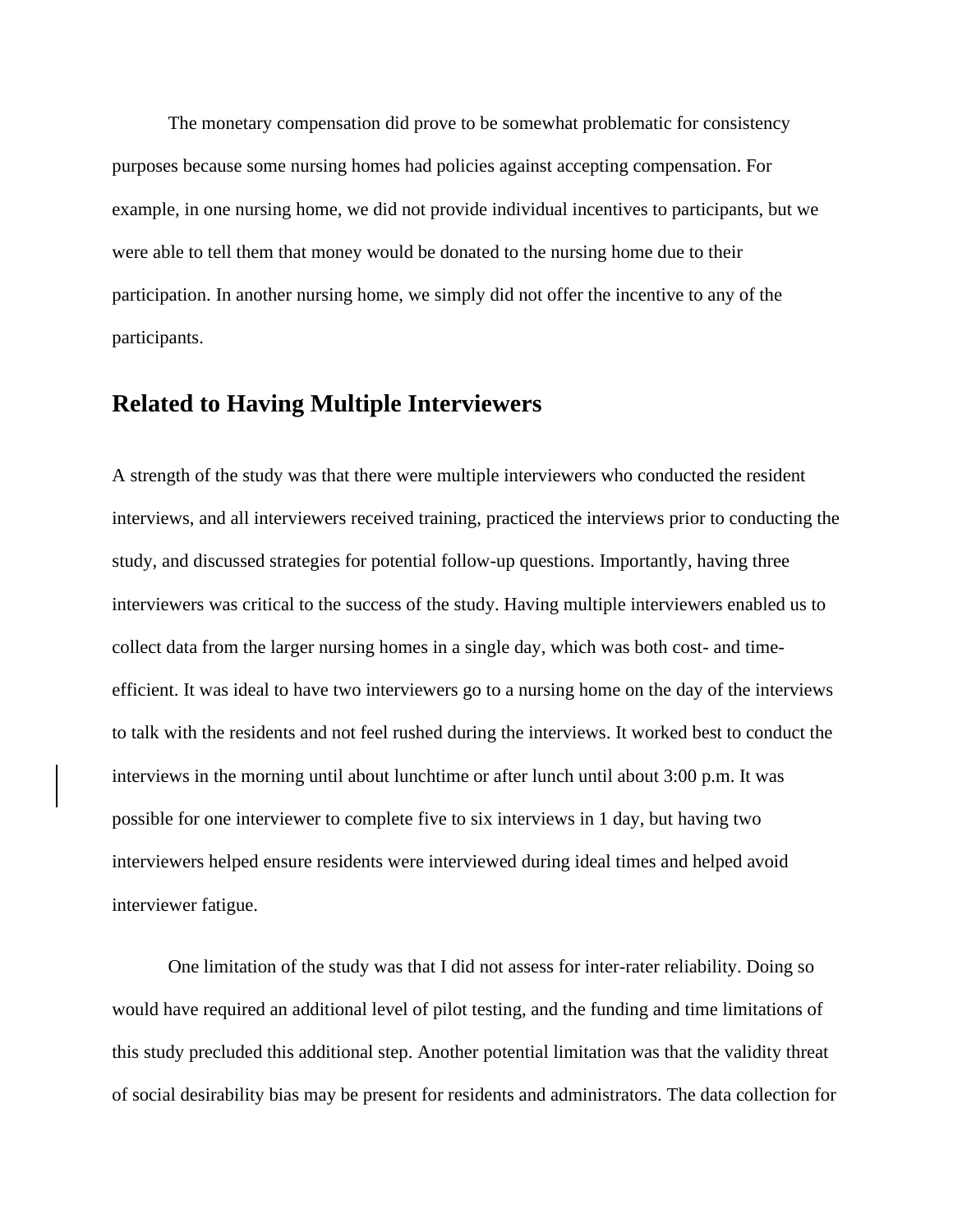this study involved self-report from the residents, which is considered the gold standard. However, this does provide limitations because research has shown that older adults tend to focus on positive information as a mechanism for regulating their emotional experience; this is referred to as "positivity bias" (Hooyman & Kiyak, 2011). Therefore, when answering questions, it is possible that older adults reported higher levels of support, engagement, and health than actual reality.

### **Related to Social Desirability Bias**

Because interviewers did not have previous relationships with the residents, it is possible that residents did not feel comfortable informing the interviewers, for example, of sad feelings they were experiencing or a lack of support they received from family members. Alternatively, this could be viewed as a strength of the study because some of the residents may have actually felt more comfortable talking about some of these issues with the interviewers because they knew the information was confidential and that interviewers would not be communicating with staff or family members. Future research is needed to understand these issues and if or how they influence study results.

Related to nursing home-level information gathered in the study, administrators may have had a tendency to report higher levels of culture change involvement than actual reality due to current recognition of culture change as a best practice. For future studies, I suggest verifying the information by doing a physical environment analysis or having two staff members fill out the same survey.

#### **Related to Recruitment and Sampling**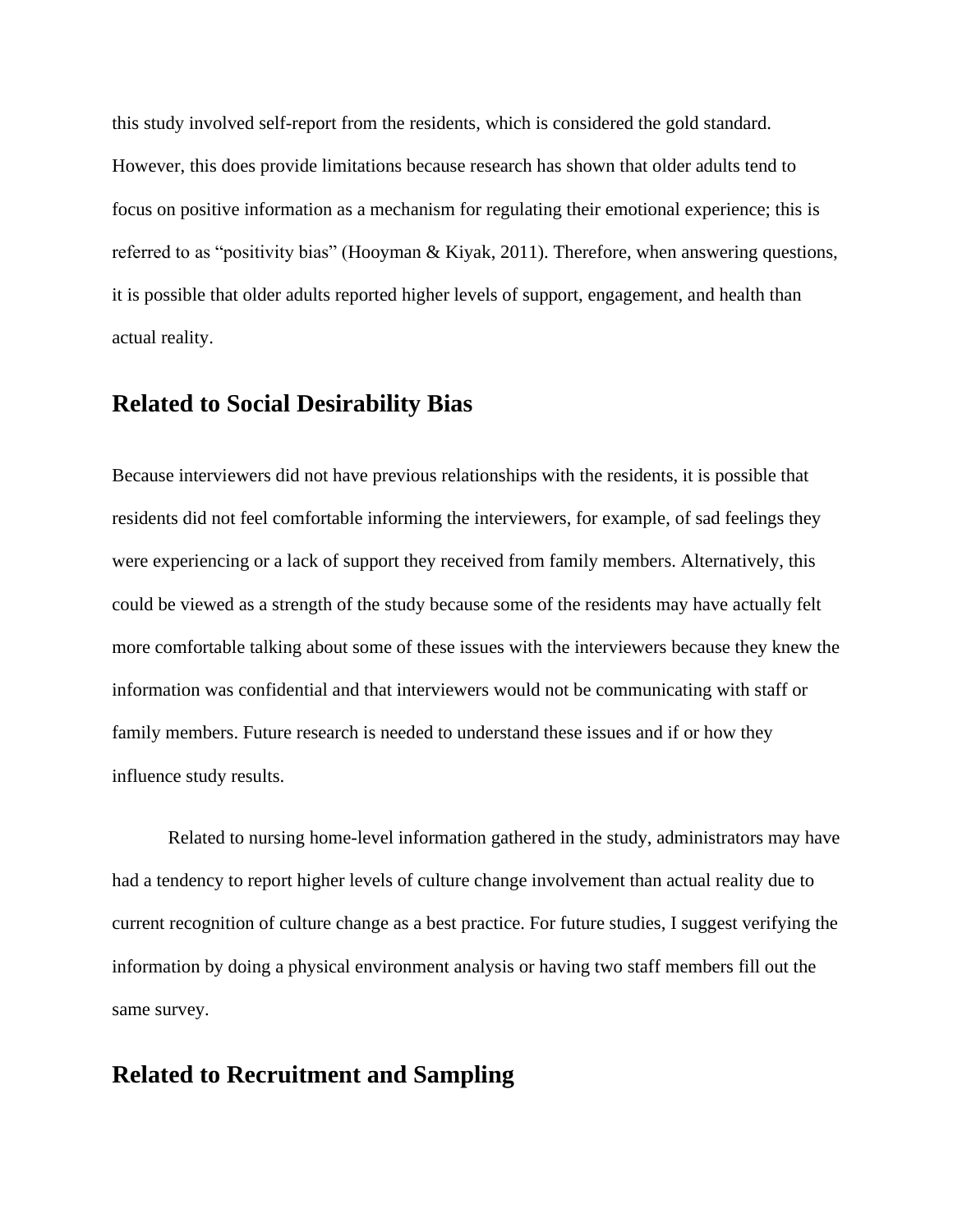While recruiting nursing homes and residents to participate in the study, it was important that the interviewers had flexible schedules and were able to go to the nursing home quite soon after talking with the social service director about which residents could participate. The nursing home staff were busy, and I found that they sometimes would forget about the plan if the interviews were scheduled too far out in advance. Having said that, once in the nursing home, the staff members seemed grateful to have researchers there and were very accommodating and helpful, particularly for initially introducing interviewers to the residents. The staff members seemed to appreciate that the interviewers did not require the staff to monitor the interviews or provide extensive accommodations for researchers. For example, having something as simple as a foldup chair enabled us to conduct interviews even in the smallest of rooms, without requiring the staff to identify a room or chair for the interview.

Regarding sampling, the study was conducted in Kansas, so this does limit the generalizability for the resident and the nursing home samples. However, every attempt was made to ensure random sampling at both the nursing home-level and the resident-level, so this improves the ability to generalize from the results. For feasibility reasons, limiting the study to one area in Kansas made this study possible. Interviewers were able to drive back and forth and conduct interviews all in 1 day. Therefore, travel costs could be minimized, and the "work hours" for study interviewers were feasible as all interviewers had classes to take or teach and other responsibilities that would have made overnight travel not possible.

It can be said that the nursing home sample was generally representative of the population of nursing homes included in this study. However, there were two exceptions: chain membership and occupancy rate. Nursing homes that were part of chains and those with lower occupancy rates were less likely to participate. As a probable explanation for the differences,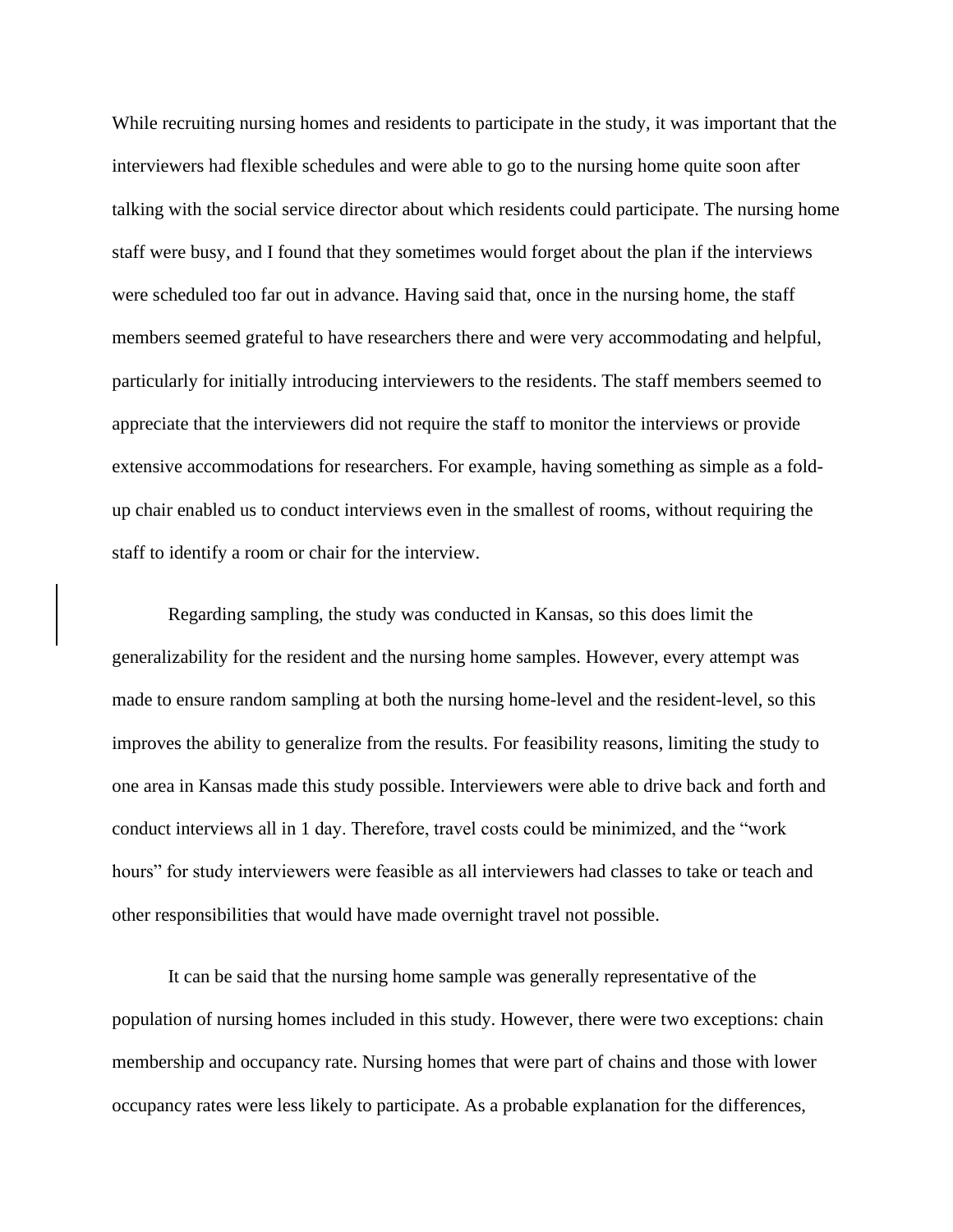there are additional levels of command in nursing homes with chain affiliation, and in this study, when we spoke with administrators from these nursing homes, they often told us they needed to contact the national office to get permission to participate. Many of these situations resulted in never hearing from the administrator again.

As a possible explanation for the differences in occupancy rates, research has shown that there is higher staff turnover in facilities with lower occupancy (Harrington & Swan, 2003). In this study, nursing homes had a difficult time considering participation when they were experiencing administrator or social service director staff turnover or when administrators or social service directors were new to their jobs. As an example, two nursing homes initially agreed to participate in the study; however, by the time interviewers called to follow-up, a new administrator or social service director had started who had no information that the previous staff person in their position had agreed to participation. Both of these situations led to nonparticipation, as the new staff members stated that they had not developed relationships with the residents or were not yet comfortable with their jobs such that they felt comfortable signing up for the study. Related to this, it did seem to be important that social service staff members had close, positive relationships with residents. This helped ensure residents were comfortable having interviewers talk with them, and it also helped when corresponding with other staff because they knew who had invited us into the nursing home.

Related to the older adult sample, we included older adults with relatively high cognitive functioning in this study. This level of cognitive functioning was needed in order to ensure older adults could answer the questions, but this does provide limitations because most nursing home residents have some cognitive impairment. It is suggested that future work should be completed to better understand relationships between social integration and health for older adults who have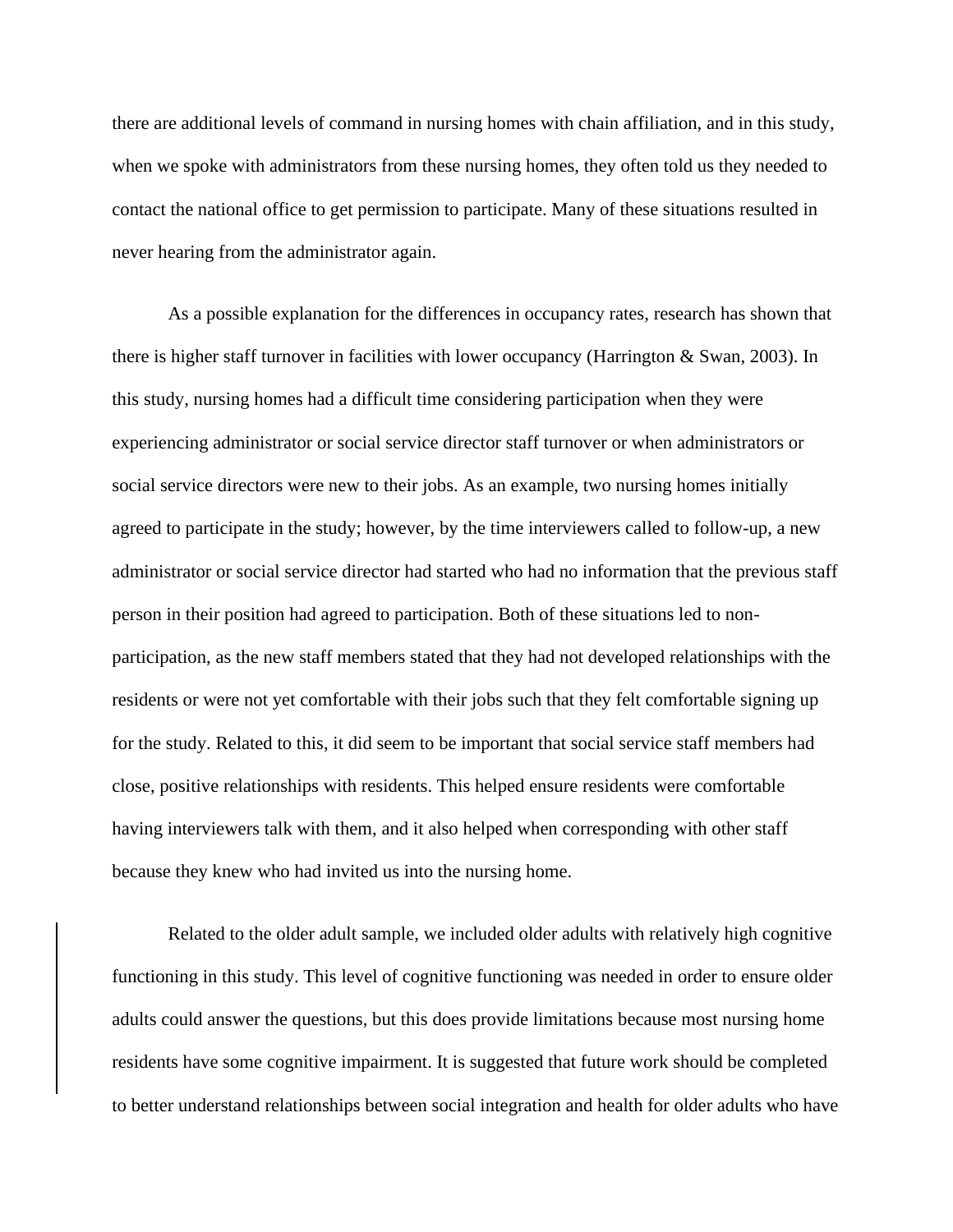moderate-to-severe cognitive impairments. Finally, although the sample sizes were rather substantial considering the data collection efforts and time frame of the study, the reality is that for advanced statistical analysis, like multilevel structural equation modeling, there were limitations to what could be determined from the data, particularly for between-level testing. Having more residents per nursing home would have enabled me to conduct additional multilevel analyses, such as hierarchical linear modeling.

## **Conclusion**

During data collection, older adults living in the nursing homes communicated their willingness to participate in the research project and their appreciation for being able to contribute to something that could lead to future good. From a research standpoint, the amount of effort and time that was required to obtain informed consent from 30 different nursing homes and complete in-person interviews using survey methodology with 140 individuals was challenging but worth it. Importantly, results from this research were accepted into one of the top journals in the field of gerontology (i.e., *Journal of Gerontology: Social Sciences*). This means that the information has the potential to reach a wide audience and hopefully lead to a broader understanding of the topic.

## **Exercises and Discussion Questions**

1. What steps did I take to ensure informed consent from nursing home resident participants in the study? Why was this so important to the study?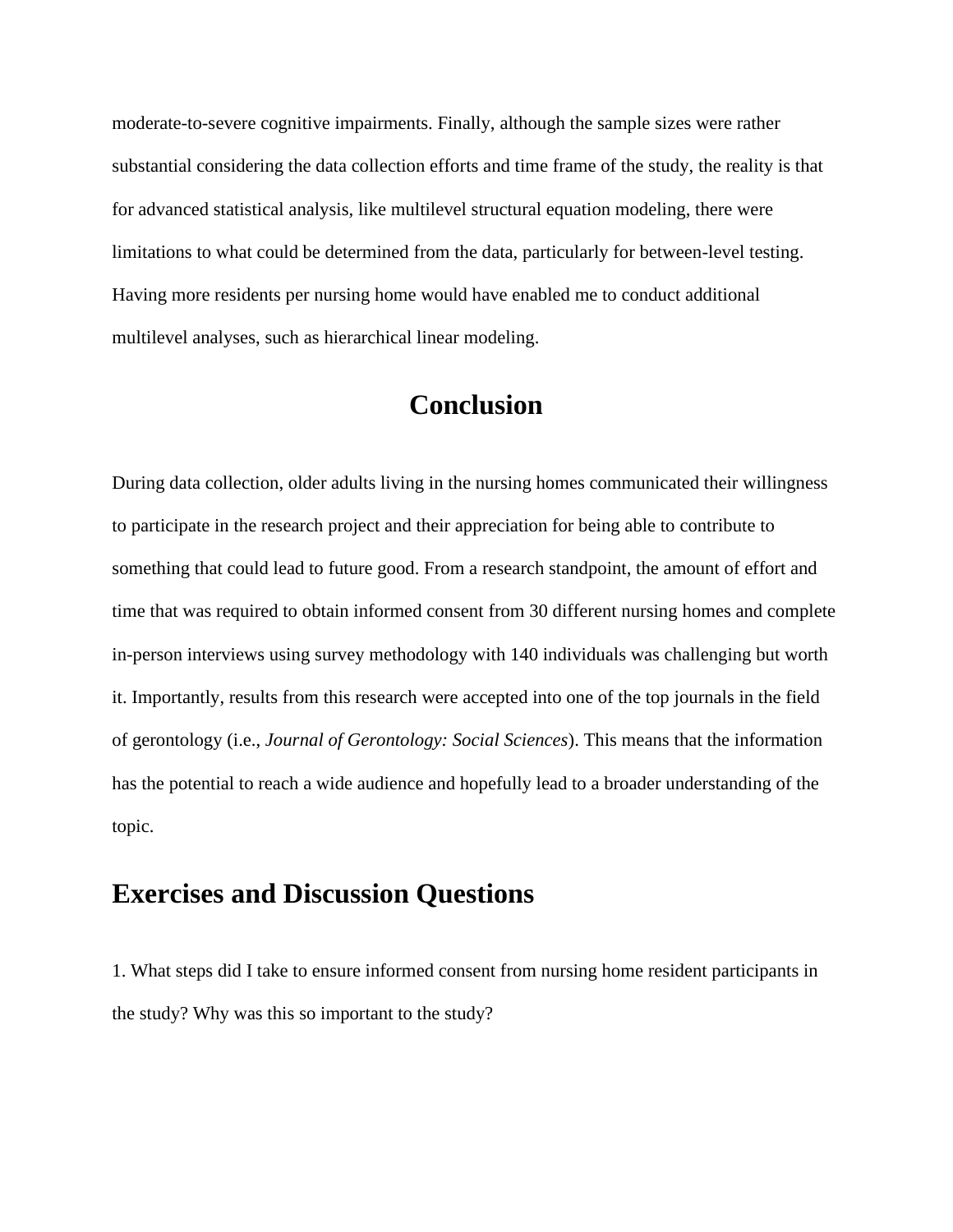2. How did I recruit nursing homes to participate in the study? How did this lead to recruiting nursing home residents to participate in the study? What are some of the limitations of both samples?

3. What practical considerations (e.g., number of interviewers, number of follow-up phone calls, and incentive amount) did I make when collecting data from nursing home residents that enabled me to successfully collect data at multiple levels?

4. Think of a group of people you are interested in studying who are affiliated with a particular program or institution, for example, children in elementary schools. Using this case and consulting a research methods textbook, answer these questions:

a. How would you use convenience sampling to study this group at two levels (individual-level and group-level)?

b. How would you use purposive sampling to study this group at two levels (individual-level and group-level)?

c. How would you use random sampling to study this group at two levels (individual-level and group-level)?

d. What are the benefits of conducting random sampling?

5. What other methods might I have used to collect information about facility characteristics, social integration, and health for nursing home residents?

6. Describe the planned missing data design in your own words. What are the strengths and limitations of using a planned missing data design? If needed, refer to the article by Graham et al. (2006).

## **Web Resources**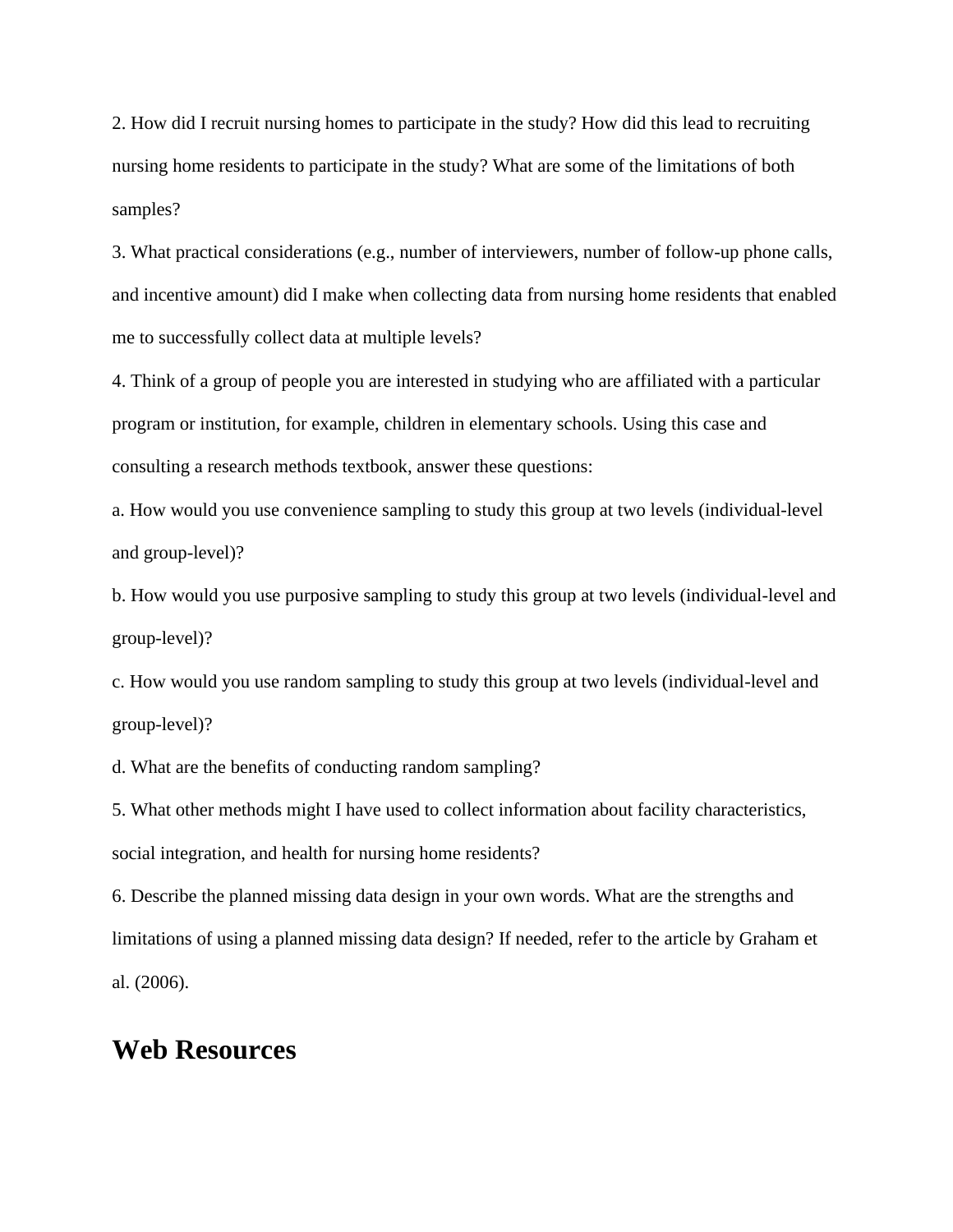Information on nursing homes in the United States: https://www.nia.nih.gov/health/publication/nursing-homes Computing power and minimum sample size for RMSEA: http://www.quantpsy.org/rmsea/rmsea.htm

## **References**

- Bickel, R. (2007). *Multilevel analysis for applied research: It's just regression!* New York, NY: Guilford Press.
- Bott, M., Dunton, N., Gajewski, B., Lee, R., Boyle, D., Bonnel, W., . . . Rachlin, R. (2009). *Culture change and turnover in Kansas nursing homes, for the Kansas Department on Aging*. Lawrence: University of Kansas School of Nursing.
- Carp, F. M. (1989). Maximizing data quality in community studies of older people. In M. P. Lawton & A. R. Herzog (Eds.), *Special research methods for gerontology* (pp. 93-122). Amityville, NY: Baywood Publishing.
- Dattalo, P. (2010). Ethical dilemmas in sampling. *Journal of Social Work Values and Ethics, 7*(1). Retrieved from http://www.socialworker.com/jswve/

Enders, C. K. (2010). *Applied missing data analysis*. New York, NY: Guilford Press.

Graham, J. W. (2009). Missing data analysis: Making it work in the real world. *Annual Review of Psychology, 60*, 549-576.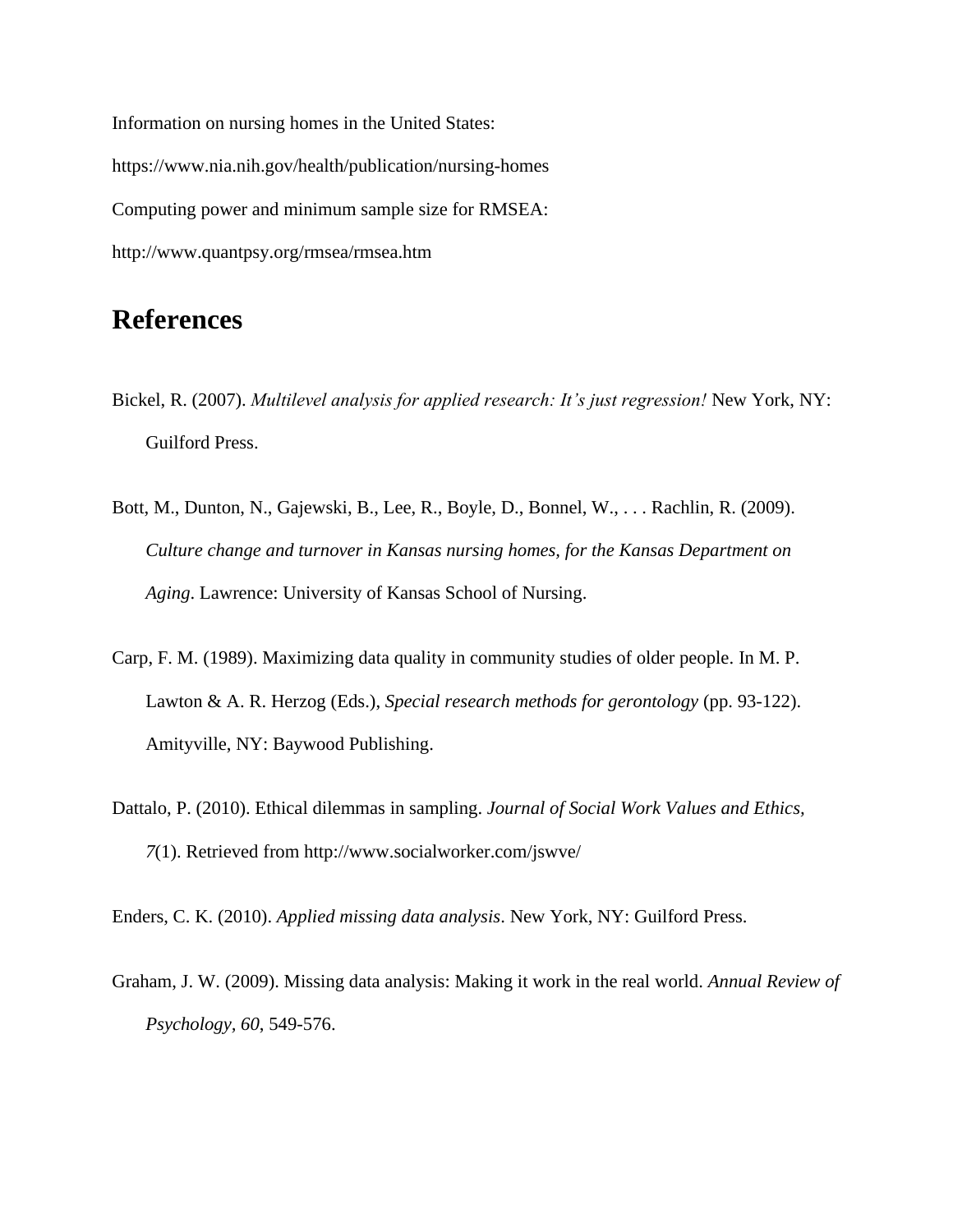- Graham, J. W., Hofer, S. M., & MacKinnon, D. P. (1996). Maximizing the usefulness of data obtained with planned missing value patterns: An application of maximum likelihood procedures. *Multivariate Behavioral Research, 31*, 197-218.
- Graham, J. W., Taylor, B. J., Olchowski, A. E., & Cumsille, P. E. (2006). Planned missing data designs in psychological research. *Psychological Methods, 11*, 323-343.
- Harrington, C., & Swan, J. H. (2003). Nursing home staffing, turnover, and case mix. *Medical Care Research and Review, 60*, 366-392.
- Hooyman, N. R., & Kiyak, H. A. (2011). *Social gerontology: A multidisciplinary perspective* (9th ed.). Boston, MA: Allyn & Bacon.
- Kane, R. L., & Kane, R. A. (2000). *Assessing older persons*. New York, NY: Oxford University Press.
- Kelley, K., Clark, B., Brown, V., & Sitzia, J. (2003). Good practice in the conduct and reporting of survey research. *International Journal for Quality in Health Care, 15*, 261-266.
- Kreft, I. G. G., & de Leeuw, J. D. (1998). *Introducing multilevel modeling*. Thousand Oaks, CA: SAGE.
- Leedahl, S. N., Chapin, R. K., & Little, T. D. (2015). Multilevel examination of facility characteristics, social integration, and health for older adults living in nursing homes. *Journals of Gerontology, Series B: Social Sciences, 70B*, 111-122.
- Little, T. D. (2013). *Longitudinal structural equation modeling*. New York, NY: Guilford Press.